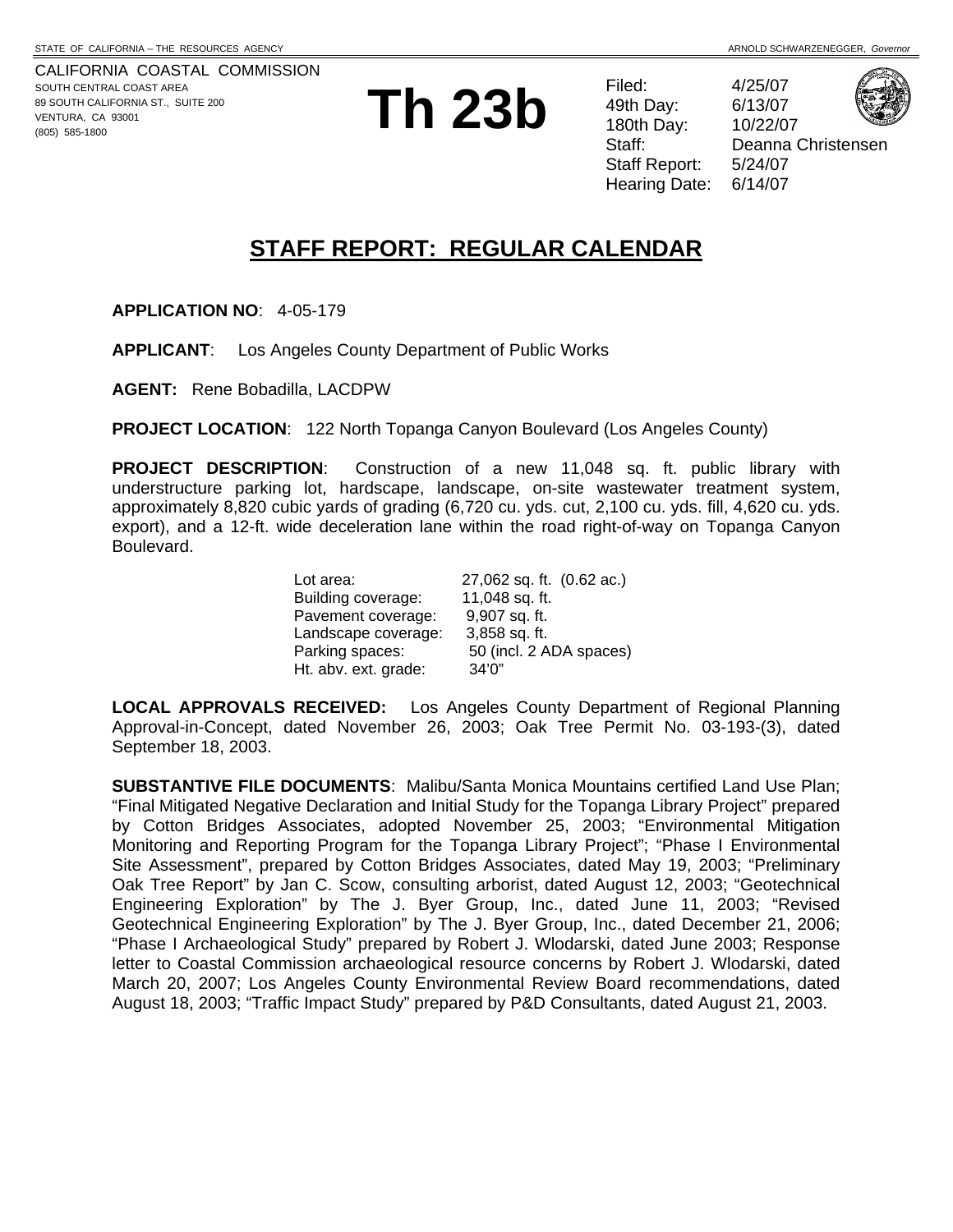### **SUMMARY OF STAFF RECOMMENDATION**

Staff recommends **approval** of the proposed project with **nine (9) special conditions** regarding: (1) geotechnical recommendations, (2) drainage and polluted runoff control plans, (3) landscaping and erosion control plans, (4) oak tree mitigation, (5) assumption of risk, (6) required approvals, (7) archaeological resource protection, (8) removal of excess excavated material, and (9) structural appearance. The standard of review for the proposed project is the Chapter Three policies of the Coastal Act. In addition, the policies of the certified Malibu – Santa Monica Mountains Land Use Plan (LUP) serve as guidance. As conditioned, the proposed project is consistent with all applicable Chapter Three policies of the Coastal Act.

# **STAFF RECOMMENDATION:**

The staff recommends that the Commission adopt the following resolution:

### **I. Approval with Conditions**

#### **MOTION:** *I move that the Commission approve Coastal Development Permit No 4-05-179 pursuant to the staff recommendation.*

### **STAFF RECOMMENDATION OF APPROVAL:**

Staff recommends a **YES** vote. Passage of this motion will result in approval of the permit as conditioned and adoption of the following resolution and findings. The motion passes only by affirmative vote of a majority of the Commissioners present.

### **RESOLUTION TO APPROVE THE PERMITS:**

The Commission hereby approves the Coastal Development Permit for the proposed development and adopts the findings set forth below on grounds that the development as conditioned will be in conformity with the policies of Chapter 3 of the Coastal Act and will not prejudice the ability of the local government having jurisdiction over the area to prepare a Local Coastal Program conforming to the provisions of Chapter 3. Approval of the permits complies with the California Environmental Quality Act because either 1) feasible mitigation measures and/or alternatives have been incorporated to substantially lessen any significant adverse effects of the development on the environment, or 2) there are no further feasible mitigation measures or alternatives that would substantially lessen any significant adverse impacts of the development on the environment.

# **II. Standard Conditions**

**1. Notice of Receipt and Acknowledgment.** The permit is not valid and development shall not commence until a copy of the permit, signed by the permittee or authorized agent, acknowledging receipt of the permit and acceptance of the terms and conditions, is returned to the Commission office.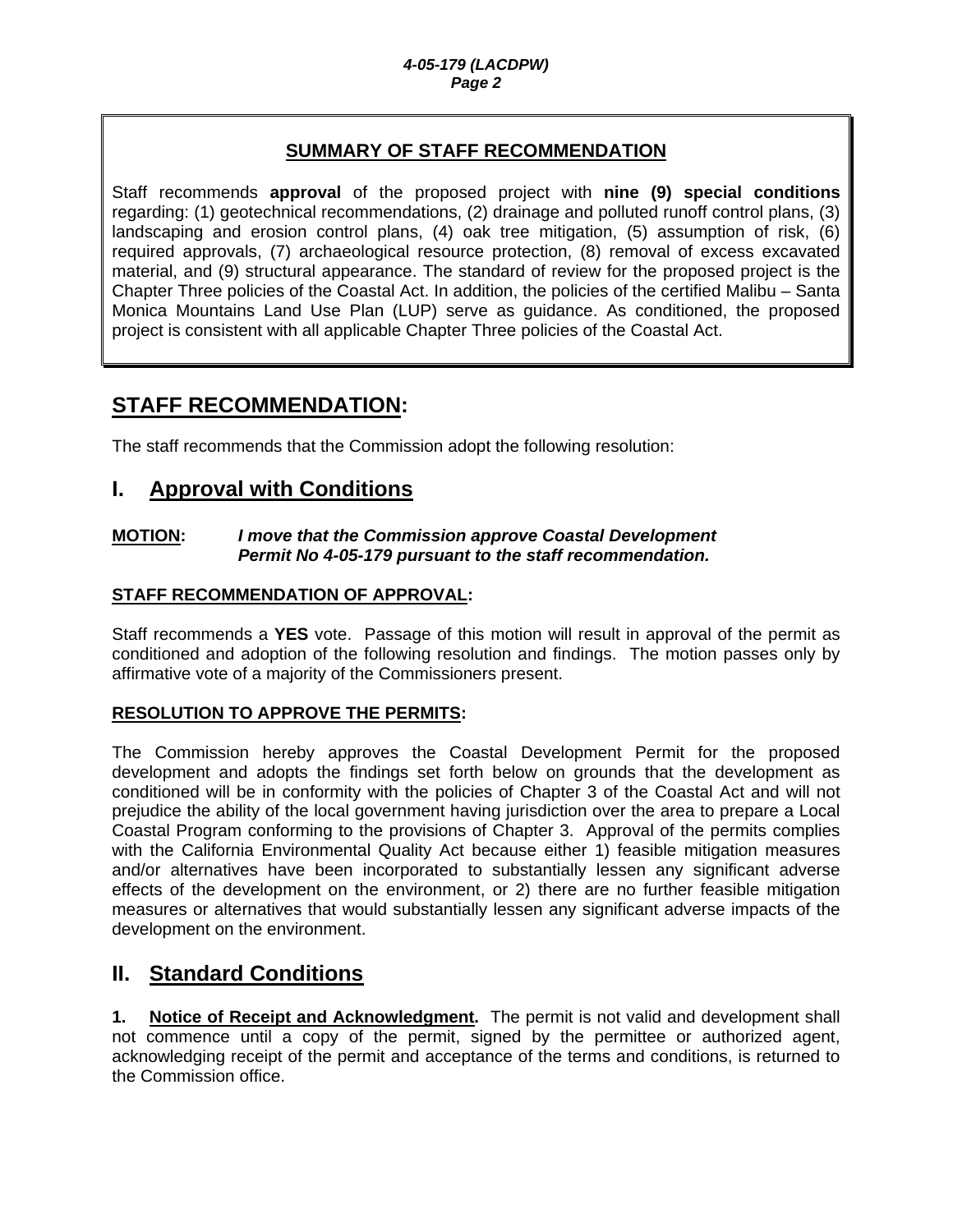**2. Expiration.** If development has not commenced, the permit will expire two years from the date on which the Commission voted on the application. Development shall be pursued in a diligent manner and completed in a reasonable period of time. Application for extension of the permit must be made prior to the expiration date.

**3.** Interpretation. Any questions of intent or interpretation of any condition will be resolved by the Executive Director or the Commission.

**4. Assignment.** The permit may be assigned to any qualified person, provided assignee files with the Commission an affidavit accepting all terms and conditions of the permit.

**5. Terms and Conditions Run with the Land.** These terms and conditions shall be perpetual, and it is the intention of the Commission and the permittee to bind all future owners and possessors of the subject property to the terms and conditions.

# **III. Special Conditions**

### **1. Plans Conforming to Geotechnical Engineer's Recommendations**

By acceptance of this permit, the applicant agrees to comply with the recommendations contained in the "Geotechnical Engineering Exploration Report" and the "Revised Geotechnical Engineering Report" prepared by The J. Byer Group, Inc., dated June 11, 2003 and December 21, 2006 respectively. These recommendations, including recommendations concerning foundations, grading, and drainage, shall be incorporated into all final design and construction plans, which must be reviewed and approved by the consultant prior to commencement of development.

The final plans approved by the consultant shall be in substantial conformance with the plans approved by the Commission relative to construction, grading, and drainage. Any substantial changes in the proposed development approved by the Commission that may be required by the consultant shall require amendment(s) to the permit(s) or new Coastal Development Permit(s).

### **2. Drainage and Polluted Runoff Control Plan**

- *A. Prior to issuance of the Coastal Development Permit*, the applicant shall submit for the review and approval of the Executive Director, final drainage and runoff control plans, including supporting calculations. The plan shall be prepared by a licensed engineer and shall incorporate structural and non-structural Best Management Practices (BMPs) designed to control the volume, velocity and pollutant load of stormwater leaving the developed site. The plan shall be reviewed and approved by the consulting engineering geologist to ensure the plan is in conformance with geologist's recommendations. In addition to the specifications above, the plan shall be in substantial conformance with the following requirements:
	- (a) Selected BMPs (or suites of BMPs) shall be designed to treat, infiltrate or filter the amount of stormwater runoff produced by all storms up to and including the  $85<sup>th</sup>$ percentile, 24-hour runoff event for volume-based BMPs, and/or the 85th percentile, 1 hour runoff event, with an appropriate safety factor (i.e., 2 or greater), for flow-based BMPs.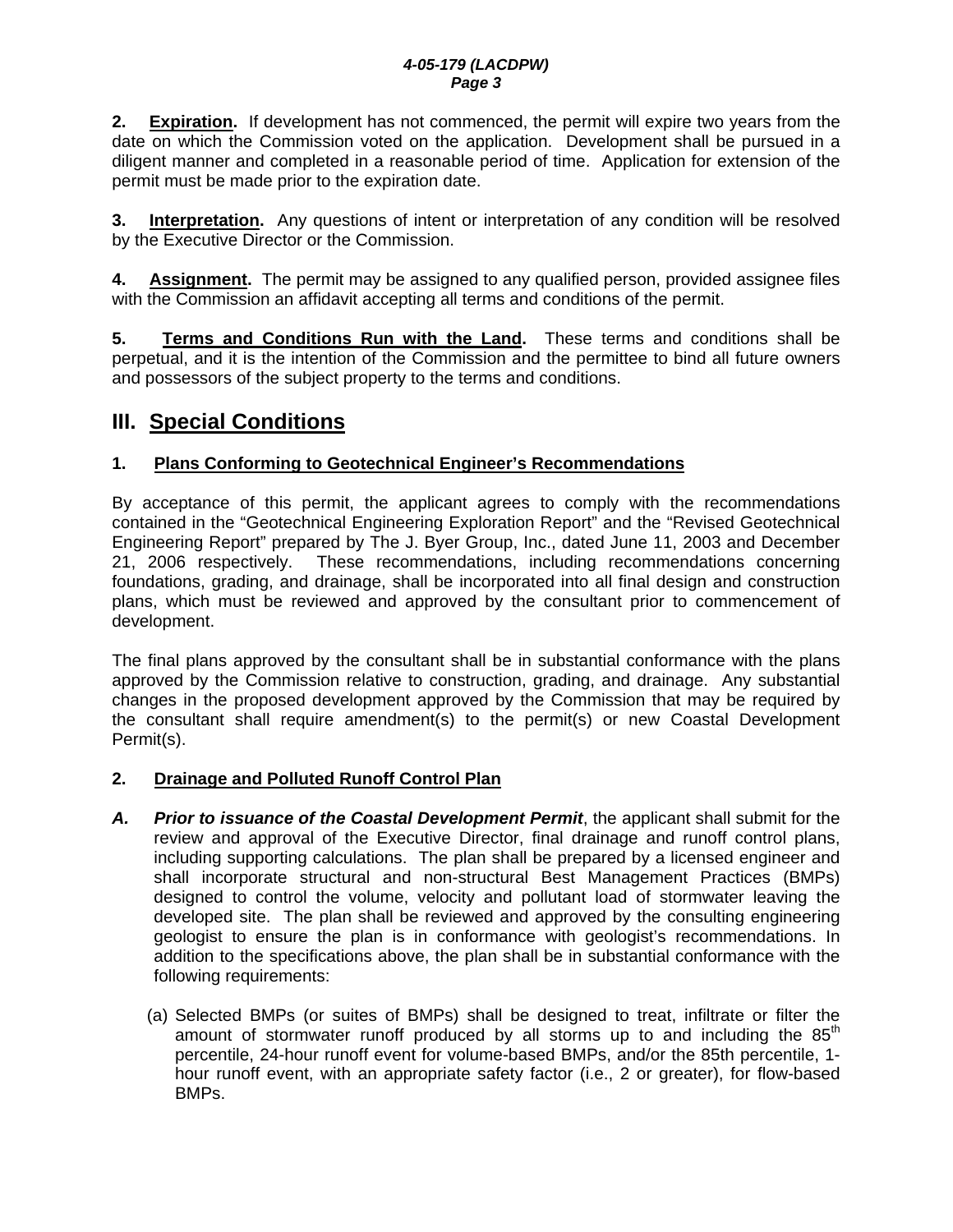- (b) Runoff shall be conveyed off site in a non-erosive manner.
- (c) Energy dissipating measures shall be installed at the terminus of outflow drains.
- (d) The plan shall include provisions for maintaining the drainage system, including structural BMPs, in a functional condition throughout the life of the approved development. Such maintenance shall include the following: (1) BMPs shall be inspected, cleaned and repaired when necessary prior to the onset of the storm season, no later than September  $30<sup>th</sup>$  each year and (2) should any of the project's surface or subsurface drainage/filtration structures or other BMPs fail or result in increased erosion, the applicant/landowner or successor-in-interest shall be responsible for any necessary repairs to the drainage/filtration system or BMPs and restoration of the eroded area. Should repairs or restoration become necessary, prior to the commencement of such repair or restoration work, the applicant shall submit a repair and restoration plan to the Executive Director to determine if an amendment or new coastal development permit is required to authorize such work.
- **B.** The permittee shall undertake development in accordance with the approved final plans. Any proposed changes to the approved final plans shall be reported to the Executive Director. No changes to the approved final plans shall occur without a Commission amendment to this coastal development permit unless the Executive Director determines that no amendment is legally required.

### **3. Landscaping and Erosion Control Plans**

*Prior to issuance of the Coastal Development Permit*, the applicant shall submit landscaping and erosion control plans, prepared by a licensed landscape architect or a qualified resource specialist, for review and approval by the Executive Director. The Permittee shall undertake development in accordance with the final approved landscaping and erosion control plans. Any proposed changes to the approved final plans shall be reported to the Executive Director. No changes to the approved final plans shall occur without a Coastal Commission - approved amendment to the coastal development permit, unless the Executive Director determines that no amendment is required. The plans shall incorporate the criteria set forth below:

### **A) Landscaping Plan**

- 1) All graded & disturbed areas on the subject site shall be planted and maintained for erosion control purposes within (60) days of completion of final grading. To minimize the need for irrigation all landscaping shall consist primarily of native/drought resistant plants, as listed by the California Native Plant Society, Santa Monica Mountains Chapter, in their document entitled Recommended List of Plants for Landscaping in the Santa Monica Mountains, dated February 5, 1996. All native plant species shall be of local genetic stock. No plant species listed as problematic and/or invasive by the California Native Plant Society, the California Invasive Plant Council, or by the State of California shall be employed or allowed to naturalize or persist on the site. No plant species listed as a 'noxious weed' by the State of California or the U.S. Federal Government shall be utilized or maintained within the property.
- 2) All disturbed areas shall be stabilized with planting at the completion of final grading. Plantings shall primarily be of native plant species indigenous to the Santa Monica Mountains using accepted planting procedures, consistent with fire safety requirements. All native plant species shall be of local genetic stock. Such planting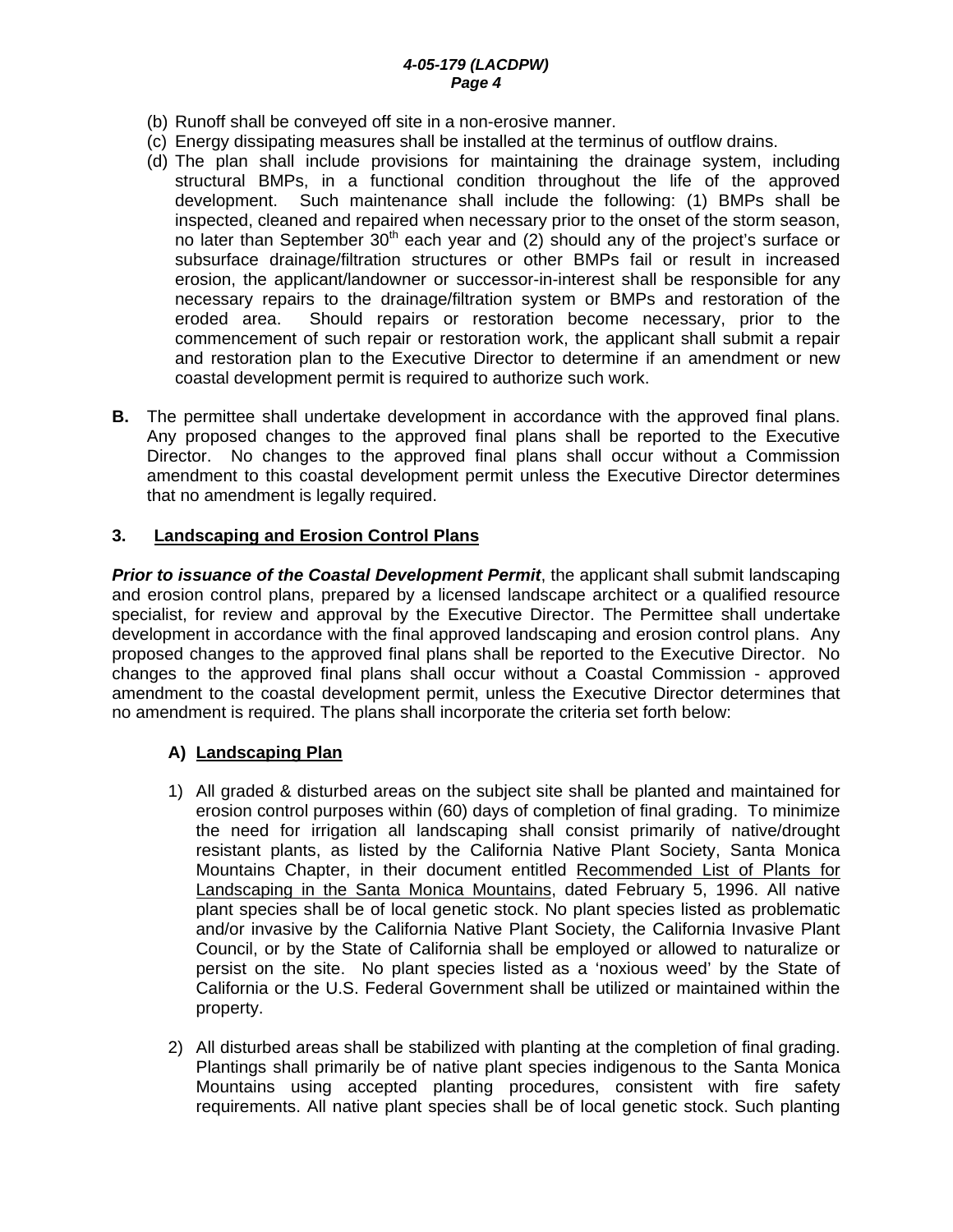shall be adequate to provide 90 percent coverage within two (2) years, and this requirement shall apply to all disturbed soils.

- 3) Plantings will be maintained in good growing condition throughout the life of the project and, whenever necessary, shall be replaced with new plant materials to ensure continued compliance with applicable landscape requirements.
- 4) Rodenticides containing any anticoagulant compounds (including, but not limited to, Warfarin, Brodifacoum, Bromadiolone or Diphacinone) shall not be used.

#### **B) Interim Erosion Control Plan**

- a. The plan shall delineate the areas to be disturbed by grading or construction activities and shall include any temporary access roads, staging areas and stockpile areas.
- b. The plan shall specify that should grading take place during the rainy season (November 1 – March 31) the applicant shall install or construct temporary sediment basins (including debris basins, desilting basins or silt traps), temporary drains and swales, sand bag barriers, silt fencing, stabilize any stockpiled fill with geofabric covers or other appropriate cover, install geotextiles or mats on all cut or fill slopes and close and stabilize open trenches as soon as possible. These erosion measures shall be required on the project site prior to or concurrent with the initial grading operations and maintained throughout the development process to minimize erosion and sediment from runoff waters during construction. All sediment should be retained on-site unless removed to an appropriate approved dumping location either outside the coastal zone or to a site within the coastal zone permitted to receive fill.
- c. The plan shall also include temporary erosion control measures should grading or site preparation cease for a period of more than 30 days, including but not limited to: stabilization of all stockpiled fill, access roads, disturbed soils and cut and fill slopes with geotextiles and/or mats, sand bag barriers, silt fencing; temporary drains and swales and sediment basins. The plans shall also specify that all disturbed areas shall be seeded with native grass species and include the technical specifications for seeding the disturbed areas. These temporary erosion control measures shall be monitored and maintained until grading or construction operations resume.

### **C) Monitoring**

 Five years from the date of project completion the applicant shall submit for the review and approval of the Executive Director, a landscape monitoring report, prepared by a licensed Landscape Architect or qualified Resource Specialist, that certifies whether the on-site landscaping is in conformance with the landscape plan approved pursuant to this Special Condition. The monitoring report shall include photographic documentation of plant species and plant coverage.

 If the landscape monitoring report indicates the landscaping is not in conformance with or has failed to meet the performance standards specified in the landscaping plan approved pursuant to this permit, the applicant, or successors in interest, shall submit a revised or supplemental landscape plan for the review and approval of the Executive Director. The revised landscaping plan must be prepared by a licensed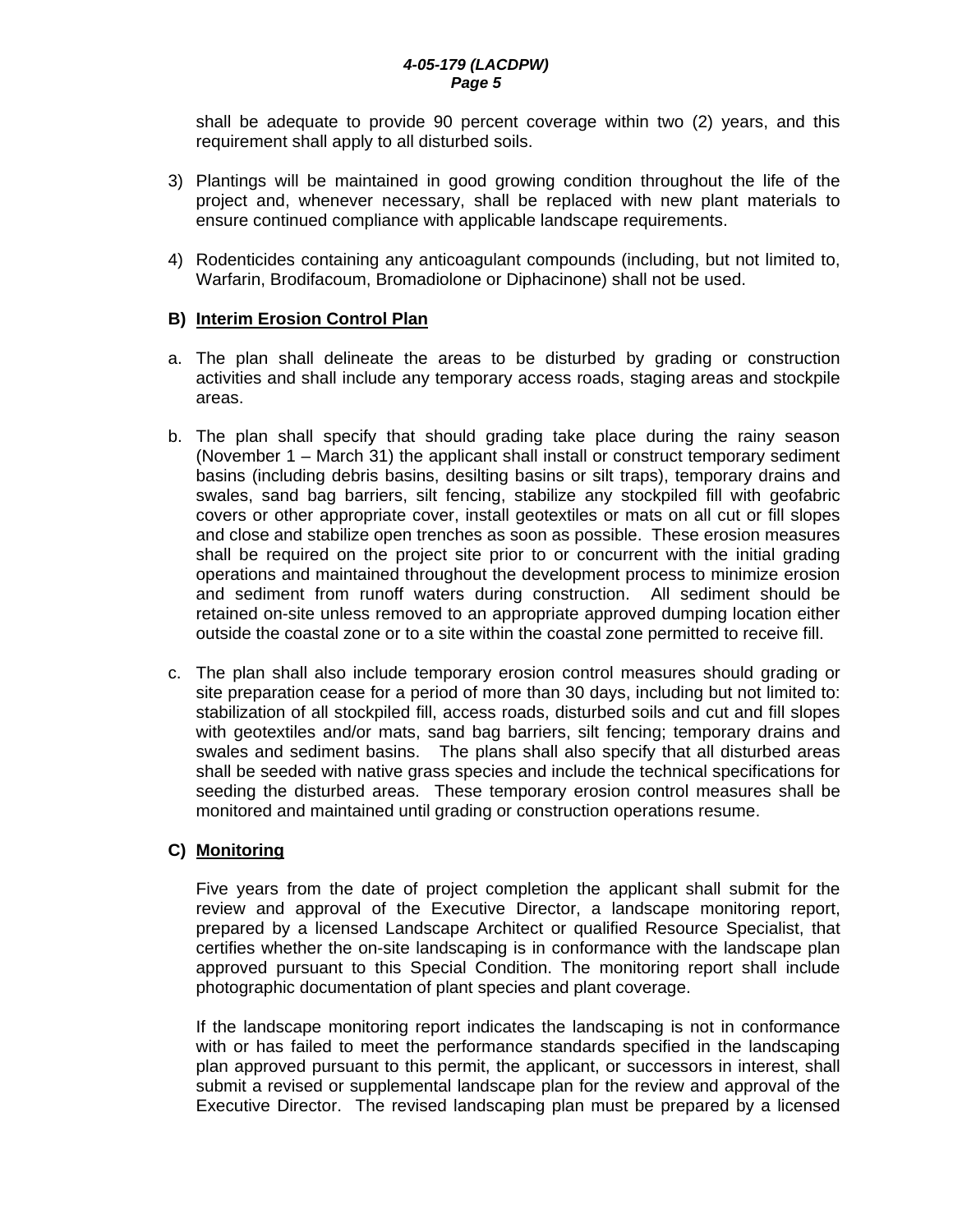Landscape Architect or a qualified Resource Specialist and shall specify measures to remediate those portions of the original plan that have failed or are not in conformance with the original approved plan.

### **4. Oak Tree Mitigation**

*Prior to issuance of the Coastal Development Permit*, the applicant shall submit, for the review and approval of the Executive Director, an off-site oak tree replacement planting program, that specifies replacement tree locations, tree or seedling planting specifications, and a ten-year monitoring program to ensure that the replacement planting program is successful. At least fifty (50) replacement seedlings, less than one year old, grown from acorns collected in the selected planting area, shall be planted as mitigation for impacts to five (5) oak trees that will result from the proposed project. All replacement seedlings must be planted in a suitable location off-site that is restricted in perpetuity from development or is public parkland. The offsite planting area shall be within the Topanga Canyon watershed and contain areas of disturbed oak woodland habitat or other areas with conditions (including, but not limited to, soils, slope aspect, and hydrology) appropriate for the planting of oak woodland. The applicant shall commence implementation of the approved off-site oak tree replacement planting program concurrently with the commencement of construction on the project site and shall implement the program in accordance with the approved plan. An annual monitoring report on the oak tree replacement area shall be submitted for the review and approval of the Executive Director for each of the 10 years.

### **5. Assumption of Risk**

- **A.** By acceptance of this permit, the applicant acknowledges and agrees (i) that the site may be subject to hazards from wildfire; (ii) to assume the risks to the applicant and the property that is the subject of this permit of injury and damage from such hazards in connection with this permitted development; (iii) to unconditionally waive any claim of damage or liability against the Commission, its officers, agents, and employees for injury or damage from such hazards; and (iv) to indemnify and hold harmless the Commission, its officers, agents, and employees with respect to the Commission's approval of the project against any and all liability, claims, demands, damages, costs (including costs and fees incurred in defense of such claims), expenses, and amounts paid in settlement arising from any injury or damage due to such hazards.
- **B. PRIOR TO ANY CONVEYANCE OF THE PROPERTY THAT IS THE SUBJECT OF THIS COASTAL DEVELOPMENT PERMIT**, the applicant shall execute and record a deed restriction, in a form and content acceptable to the Executive Director: (1) indicating that, pursuant to this permit, the California Coastal Commission has authorized development on the subject property, subject to terms and conditions that restrict the use and enjoyment of that property (hereinafter referred to as the "Standard and Special Conditions"); and (2) imposing all Standard and Special Conditions of this permit as covenants, conditions and restrictions on the use and enjoyment of the Property. The restriction shall include a legal description of the applicant's entire parcel or parcels. It shall also indicate that, in the event of an extinguishment or termination of the deed restriction for any reason, the Standard and Special Conditions of this permit shall continue to restrict the use and enjoyment of the subject property so long as either this permit or the development it authorizes – or any part, modification, or amendment thereof – remains in existence on or with respect to the subject property.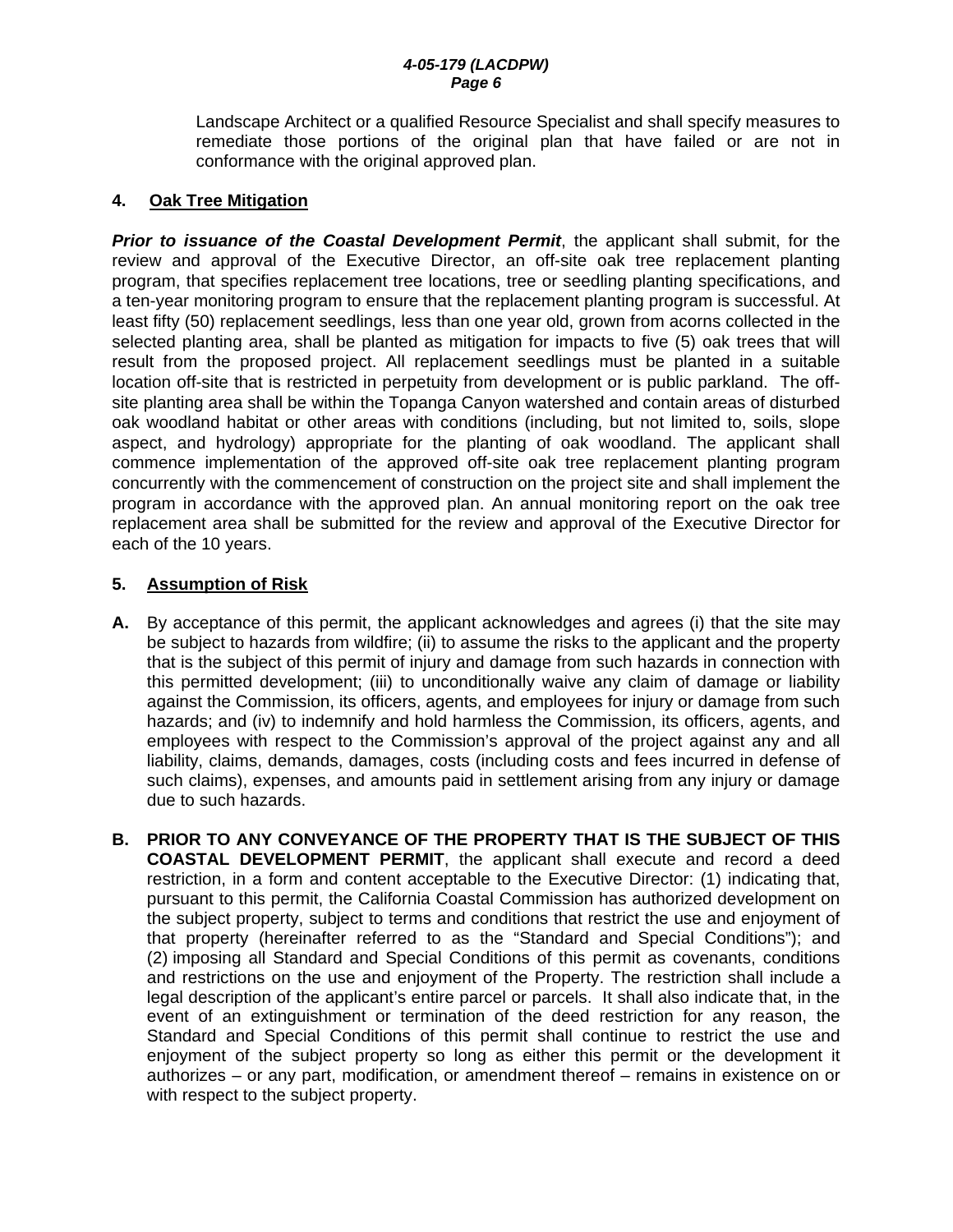**C.** *Prior to issuance of the Coastal Development Permit*, the applicant shall submit a written agreement, in a form and content acceptable to the Executive Director, incorporating all of the above terms of this condition.

### **6. Required Approval**

**Prior to issuance of the Coastal Development Permit**, the applicant shall provide evidence to the Executive Director that the California Regional Water Quality Control Board (RWQCB) has reviewed and approved the proposed on-site wastewater treatment system, or evidence that no such approval is required. The applicant shall inform the Executive Director of any changes to the project required by the RWQCB. Such changes shall not be incorporated into the project until the applicant obtains a Commission amendment to this coastal development permit, unless the Executive Director determines that no amendment is legally required.

### **7. Archaeological Resource Protection**

#### **A. Pre-grade Archaeological Resource Exploration**

*Prior to issuance of the Coastal Development Permit*, the applicant shall implement its proposal to conduct a pre-grade archaeological resource exploration on the project site, as described by the applicant's consulting archaeologist, Robert J. Wlodarski, in a letter dated March 20, 2007. A written report, prepared by a qualified professional, summarizing the methodology and findings of the exploration shall be submitted to the Executive Director for review and approval upon completion of the pre-grade exploration.

If any cultural deposits – including, but not limited to, skeletal remains and grave-related artifacts, traditional cultural sites, religious or spiritual sites, or other artifacts – are discovered during the pre-grade exploration, the applicant shall submit an evaluation and determination, prepared by the applicant's archaeological consultant(s) in consultation with the Native American monitor(s), and the Most Likely Descendent (MLD) when State Law mandates identification of a MLD, regarding the significance of said deposits, for the review and approval of the Executive Director. If the archaeological consultant(s) determines that the resources are significant, the evaluation report shall include an appropriate data recovery strategy and mitigation plan. The Executive Director shall review the evaluation and data recovery/mitigation plan and make a determination as to whether the deposits are significant based on the information available to the Executive Director. If the deposits are found to be significant, the applicant shall implement the data recovery strategy and mitigation plan.

#### **B. Archaeological Monitoring Plan**

*Prior to issuance of the Coastal Development Permit*, and following completion of the pregrade archaeological resource exploration required in Part A above, the applicant shall submit, for the review and approval of the Executive Director, an Archaeological Monitoring Plan prepared by a qualified professional. The Monitoring Plan shall incorporate the following measures and procedures:

a. Archaeological monitor(s) qualified by the California Office of Historic Preservation (OHP) standards, Native American monitor(s) with documented ancestral ties to the area appointed consistent with the standards of the Native American Heritage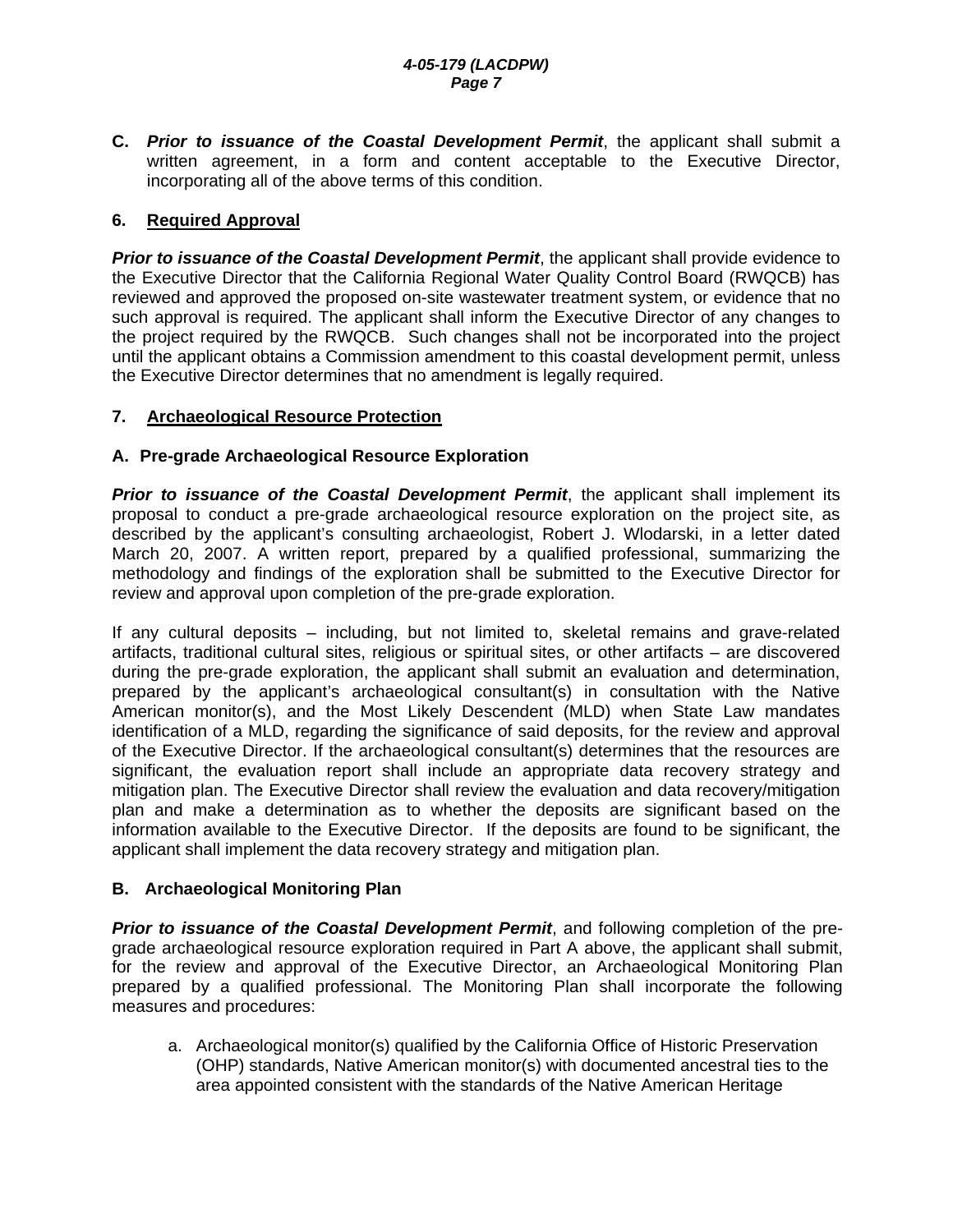Commission (NAHC), and the Native American most likely descendent (MLD) when State Law mandates identification of a MLD, shall monitor all project grading;

- b. The permittee shall provide sufficient archaeological and Native American monitors to assure that all project grading that has any potential to uncover or otherwise disturb cultural deposits is monitored at all times;
- c. If any cultural deposits, as described in subsection A above, are discovered, all construction shall cease in accordance with subsection C (1) of this special condition;
- d. If any cultural deposits, as described in subsection A above, are discovered during project construction, the permittee shall have its archaeological consultant(s) evaluate and prepare recommendations regarding the significance of said deposits. If any of the cultural deposits are found to be significant, the permittee shall undertake additional investigation and mitigation in accordance with the remainder of this special condition;
- e. If human remains are encountered, the permittee shall comply with applicable State and Federal laws. Procedures outlined in the monitoring plan shall not prejudice the ability to comply with applicable State and Federal laws, including but not limited to: (i) negotiations between the landowner and the MLD regarding the manner of treatment of human remains including, but not limited to, scientific or cultural study of the remains (preferably non-destructive); selection of in-situ preservation of remains, or recovery, repatriation and reburial of remains; (ii) the time frame within which reburial or ceremonies must be conducted; or selection of attendees to reburial events or ceremonies. The range of investigation and mitigation measures considered shall not be constrained by the approved development plan. Where appropriate and consistent with State and Federal laws, the treatment of remains shall be decided as a component of the process outlined in the other subsections of this condition;
- f. Recovery and reburial, as well as in-situ preservation and avoidance of cultural deposits, where feasible, shall be considered as mitigation options;
- g. Prior to the commencement and/or re-commencement of any monitoring, the permittee shall notify each archaeological and Native American monitor of the requirements and procedures established by this special condition, including all subsections. Furthermore, prior to the commencement and/or re-commencement of any monitoring, the permittee shall provide a copy of this special condition, the archeological monitoring plan approved by the Executive Director, and any other plans required pursuant to this condition and which have been approved by the Executive Director, to each monitor.

### **C. Archaeological Monitoring**

During all project grading, the permittee shall implement the approved Archaeological Monitoring Plan. The permittee shall comply with the following procedures in the event that cultural deposits are discovered during construction.

 **1.** If an area of cultural deposits, including but not limited to skeletal remains and graverelated artifacts, traditional cultural sites, religious or spiritual sites, or artifacts, is discovered during the course of the project, all construction activities in the area of the discovery that has any potential to uncover or otherwise disturb cultural deposits in the area of the discovery and all construction that may foreclose mitigation options or the ability to implement the requirements of this condition shall cease and shall not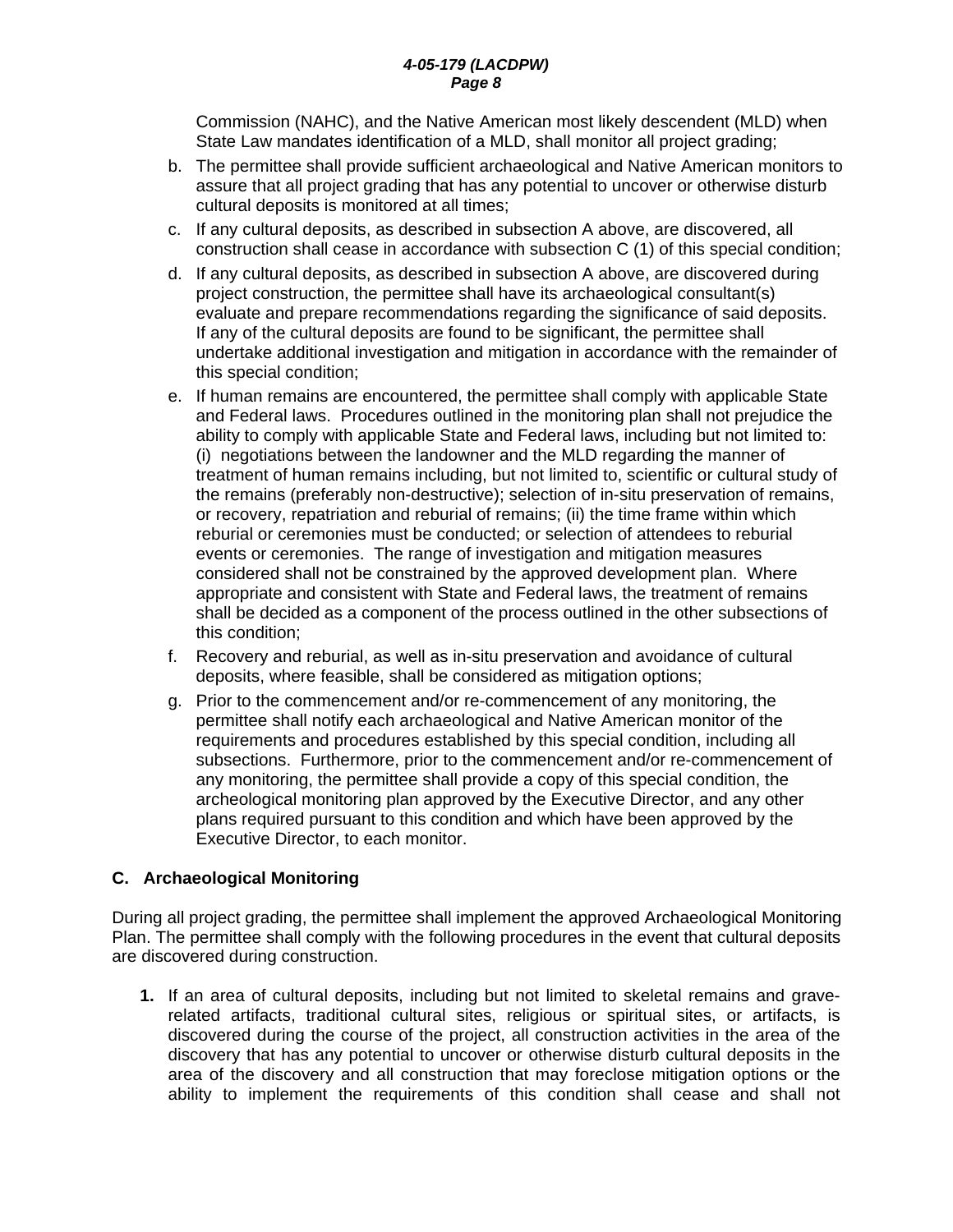recommence except as provided in subsection C (2) and other subsections of this special condition. In general, the area where construction activities must cease shall be no less than a 50 foot wide buffer around the cultural deposit.

- **2.** An applicant seeking to recommence construction following discovery of the cultural deposits shall submit an evaluation and determination, prepared by the applicant's archaeological consultant(s) in consultation with the Native American monitor(s), and the Most Likely Descendent (MLD) when State Law mandates identification of a MLD regarding the significance of said deposits, for the review and approval of the Executive Director. If the archaeological consultant(s) determines that the resources are significant, the evaluation report shall include an appropriate data recovery strategy and mitigation plan.
- **3.** The Executive Director shall review the evaluation and data recovery/mitigation plan (if applicable) and make a determination as to whether the deposits are significant based on the information available to the Executive Director. If the deposits are found to be significant, the applicant shall implement the data recovery strategy and mitigation plan and proceed with recommencement of construction. If the deposits are found to not be significant, the applicant may recommence construction.
- **D.** The permittee shall undertake development in accordance with the approved final plans. Any proposed changes to the approved final plans shall be reported to the Executive Director. No changes to the approved final plans shall occur without a Commission amendment to this coastal development permit unless the Executive Director determines that no amendment is required.

### **8. Removal of Excess Excavated Material**

**Prior to issuance of the Coastal Development Permit**, the applicant shall provide evidence to the Executive Director of the location of the disposal site for all excess excavated material from the site. If the disposal site is located in the Coastal Zone, the disposal site must have a valid coastal development permit for the disposal of fill material. If the disposal site does not have a coastal permit, such a permit will be required prior to the disposal of material.

### **9. Structural Appearance**

*Prior to issuance of the Coastal Development Permit*, the applicant shall submit for the review and approval of the Executive Director, a color palette and material specifications for the outer surface of all structures authorized by the approval of Coastal Development Permit No. 4- 05-179. The palette samples shall be presented in a format not to exceed  $8\frac{1}{2}$ " x 11" x  $\frac{1}{2}$ " in size. The palette shall include the colors proposed for the roofs, trims, exterior surfaces, driveways, retaining walls, and other structures authorized by this permit. Acceptable colors shall be limited to colors compatible with the surrounding environment (earth tones) including shades of green, brown and gray with no white or light shades and no bright tones. All windows shall be comprised of non-glare glass.

The approved structures shall be colored and constructed with only the colors and window materials authorized pursuant to this special condition. Alternative colors or materials for future repainting or resurfacing or new windows may only be applied to the structures authorized by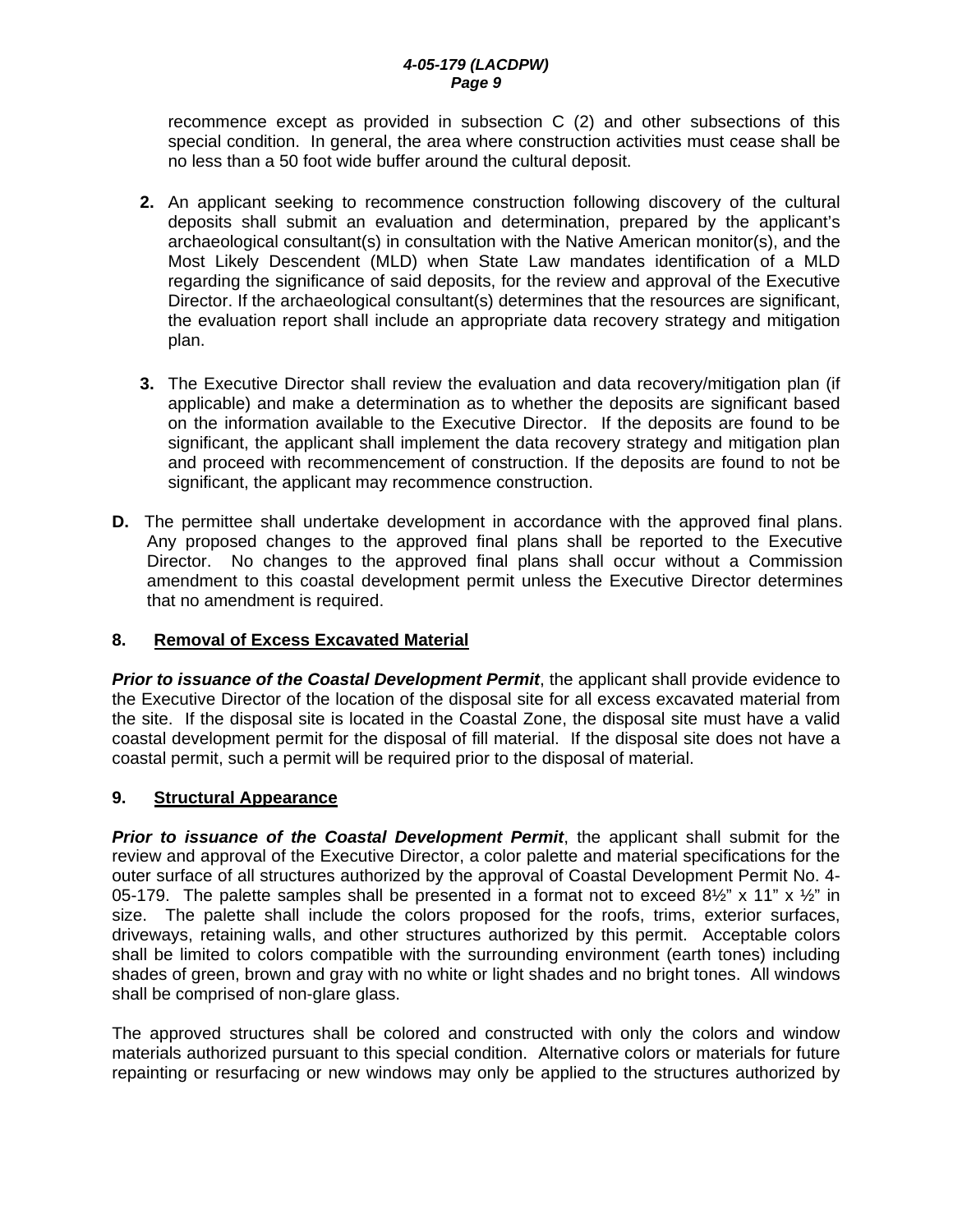Coastal Development Permit No. 4-05-179 if such changes are specifically authorized by the Executive Director as complying with this special condition.

# **IV. Findings and Declarations**

The Commission hereby finds and declares:

# **A. Project Description and Background**

The Los Angeles County Department of Public Works proposes to construct a new 11,048 sq. ft. County public library with understructure parking lot, an on-site wastewater treatment system, and approximately 8,820 cubic yards of grading (6,720 cu. yds. cut, 2,100 cu. yds. fill, 4,620 cu. yds. export) in the unincorporated community of Topanga in Los Angeles County. The proposed structure, with one semi-subterranean parking level and one story library will be approximately 34 feet high from existing grade. The project site is a vacant 0.62-acre parcel located within a horseshoe bend of Topanga Canyon Boulevard, approximately 3.5 miles north of Pacific Coast Highway (**Exhibits 1-7**). The site is accessible directly from Topanga Canyon Boulevard. The proposed project includes removal of an adjacent retail building and construction of an off-site, 12-ft. wide deceleration lane on Topanga Canyon Boulevard to provide safe access onto the proposed library site (**Exhibit 8**).

The proposed project site is a small parcel and the library structure will occupy most of the available area, with the exception of a small landscaped area and driveway immediately adjacent to the highway. The majority of the parking will be located in a semi-subterranean garage beneath the library structure.

The project will provide a permanent library facility for the community of Topanga and the surrounding area, which are currently served by the County of Los Angeles Public Library's Las Virgenes Bookmobile twice a week. The closest permanent County library facilities are located in Agoura Hills and the City of Malibu. The proposed project site is zoned Unlimited Commercial (C-3) under the Los Angeles County Zoning Code, and Commercial-Rural Business under the 1986 Malibu Land Use Plan (LUP). The proposed project is a permitted use within these land use designations.

The proposed County public library site is primarily undeveloped, except for a trailer-mounted office building with septic system that is occupied by the Santa Monica Mountains Resource Conservation District. This building has been in place since the 1960's and will be removed as part of the proposed project. The remainder of the site is blanketed by a mix of fill soils, bark mulch, gravel, and non-native grasses. Three pepper trees, two pine trees, and four coast live oak trees (*Quercus agrifolia*) are located on the northern portion of the parcel, adjacent to Topanga Canyon Boulevard. The proposed project will require removal of all on-site trees, including the four oak trees, in addition to one off-site oak tree in the area of the proposed deceleration lane (**Exhibit 8**).

A telecommunications facility lies directly to the east of the project site and a commercial retail development lies to the west. Topanga Canyon Boulevard forms the northern property boundary of the subject site. Across the highway, on the north side of Topanga Canyon Boulevard, lies an office and retail building, as well as Topanga Creek, a U.S. Geological Survey (U.S.G.S.) blueline stream. The subject site slopes gently to the northwest, toward Topanga Canyon Boulevard.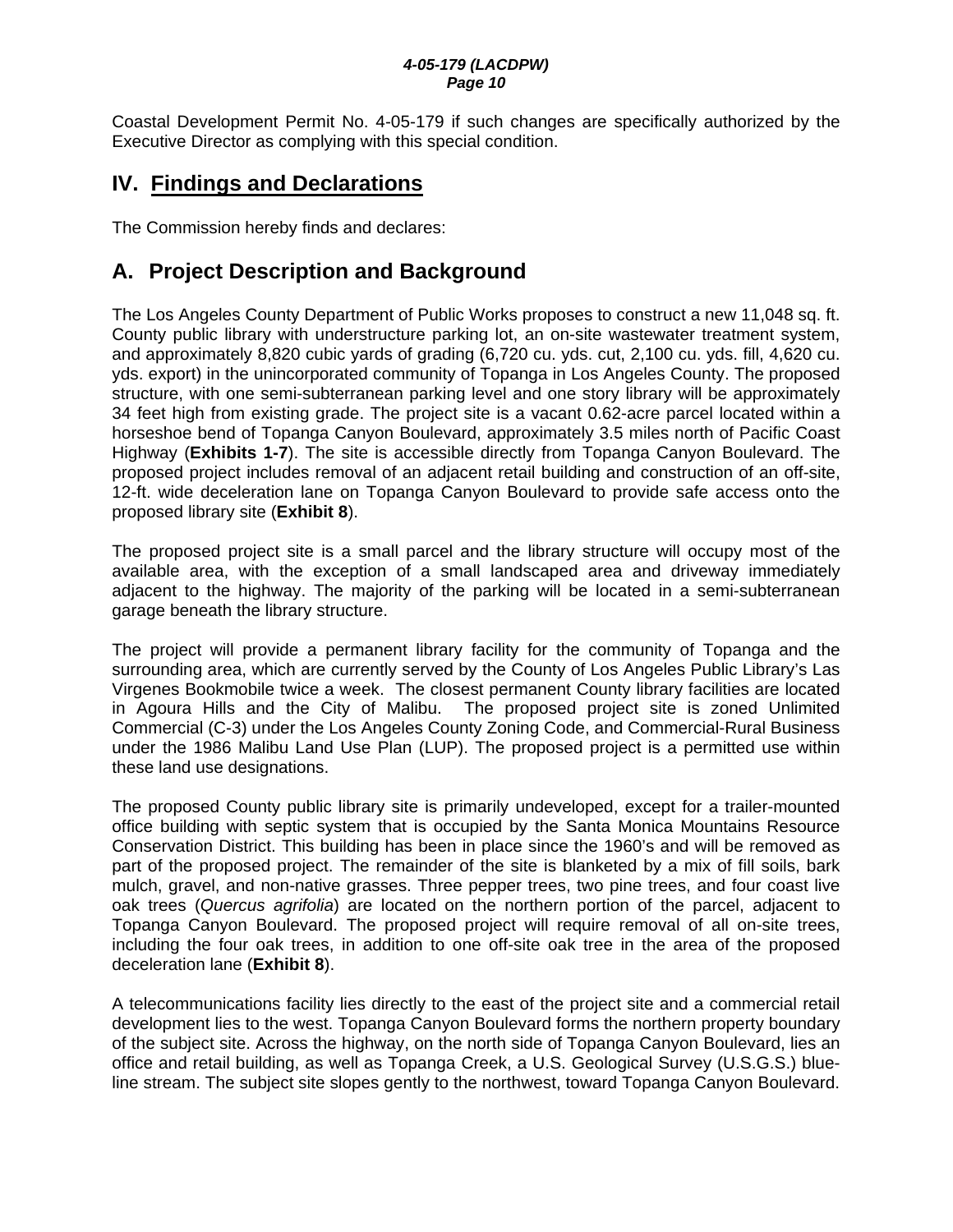The 1986 Malibu LUP designates the area across the street from the project site, on the north side of Topanga Canyon Boulevard in the area of Topanga Creek, as a Significant Oak Woodland/Riparian Environmentally Sensitive Habitat Area (ESHA). However, the project site is approximately 200 feet away from Topanga Creek and is separated from it by Topanga Canyon Boulevard. In addition, due to the fact that the subject parcel has been previously disturbed by adjacent development and historic use as a parking/staging area and office site, the project site is not considered to be an environmentally sensitive habitat area (ESHA). Nonetheless, the site contains oak trees, which are an important coastal resource, as discussed in greater detail below. Lastly, the site is visible from Topanga Canyon Boulevard, a LUP-designated Scenic Highway.

# **B. Hazards and Geologic Stability**

The proposed development is located in the Malibu/Santa Monica Mountains area, an area that is generally considered to be subject to an unusually high amount of natural hazards. Geologic hazards common to the Santa Monica Mountains area include landslides, erosion, and flooding. In addition, fire is an inherent threat to the indigenous chaparral community of the coastal mountains. Wildfires often denude hillsides in the Santa Monica Mountains of all existing vegetation, thereby contributing to an increased potential for erosion and landslides on property.

Section 30253 of the Coastal Act states, in pertinent part, that new development shall:

- *(1) Minimize risks to life and property in areas of high geologic, flood, and fire hazard.*
- *(2) Assure stability and structural integrity, and neither create nor contribute significantly to erosion, instability, or destruction of the site or surrounding area or in any way require the construction of protective devices that would substantially alter natural landforms along bluffs and cliffs.*

### **Geology**

The project includes the construction of an 11,048 sq. ft. public library building with 8,820 cu. yds. of grading (6,720 cu. yds. cut and 2,100 cu. yds. fill). The proposed project site is a small parcel and the library structure will occupy most of the available area, with the exception of a small landscaped area and driveway immediately adjacent to the highway. The majority of the parking will be located in a semi-subterranean garage beneath the library structure.

The applicant has submitted a geotechnical report ("Geotechnical Engineering Exploration," The J. Byer Group, Inc., June 11, 2003) and an update report ("Revised Geotechnical Engineering Exploration," The J. Byer Group, Inc., December 21, 2006) that evaluate the geologic stability of the subject site in relation to the proposed development. Based on their evaluation of the site's geology and the proposed development, the consultants have found that the project site is suitable for the proposed project.

The submitted geologic reports contain several recommendations to be incorporated into project construction, foundations, grading, retaining walls, and drainage to ensure the stability and geologic safety of the proposed project site and adjacent property. To ensure that the recommendations of the consultants have been incorporated into all proposed development, the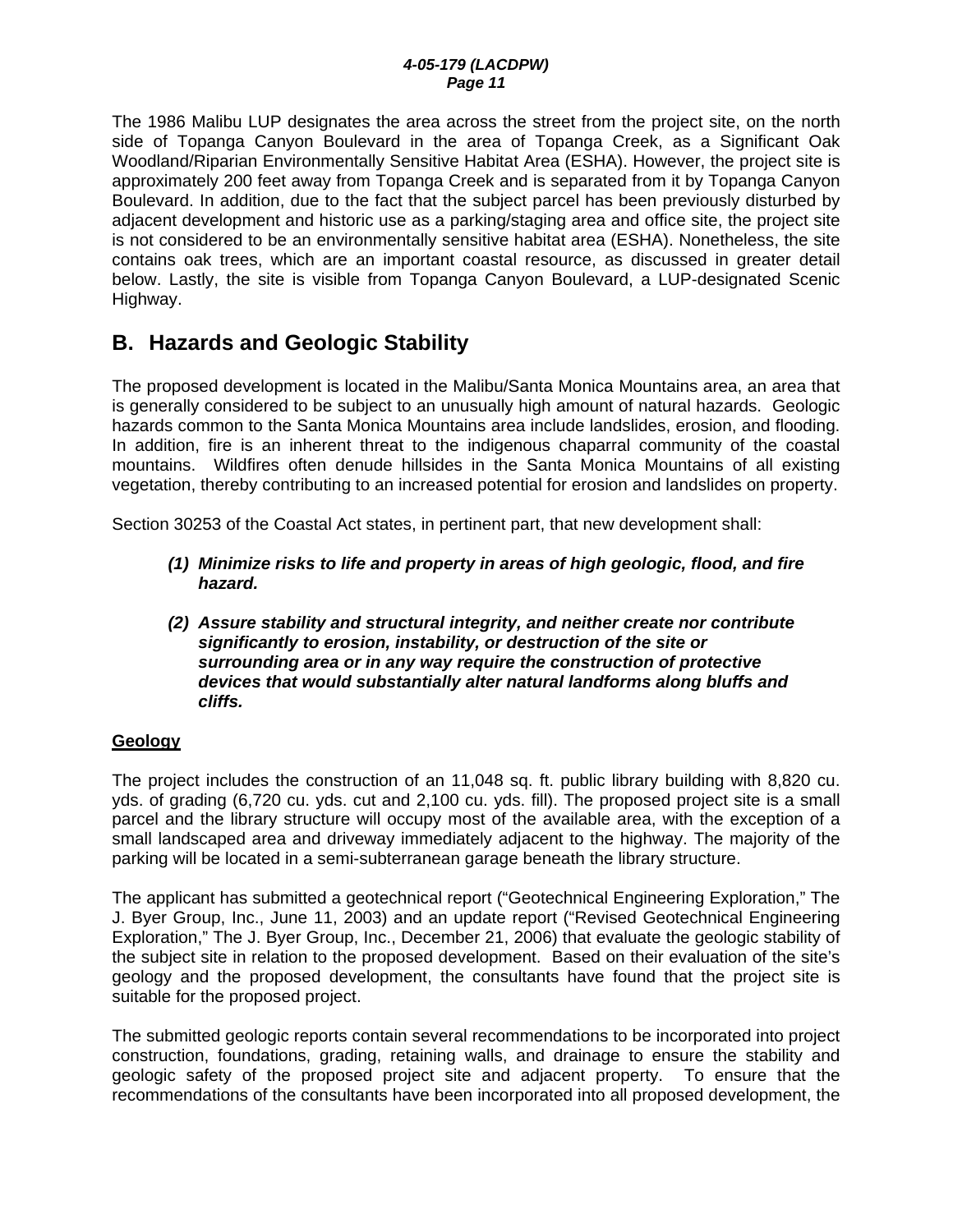Commission, as specified in **Special Condition No. One (1)**, requires the applicant to comply with and incorporate the recommendations contained in the submitted reports into all final design and construction, and to obtain the approval of the geotechnical consultants prior to commencement of construction. Final plans approved by the consultants shall be in substantial conformance with the plans approved by the Commission. Any substantial changes to the proposed development, as approved by the Commission, that may be recommended by the consultant shall require an amendment to the permit or a new coastal development permit.

The Commission finds that controlling and diverting run-off in a non-erosive manner from the proposed structures, impervious surfaces, and building pad will also add to the geologic stability of the project site. Therefore, in order to minimize erosion and ensure stability of the project site, and to ensure that adequate drainage and erosion control is included in the proposed development, the Commission requires the applicant to submit drainage and erosion control plans certified by the geotechnical engineer, as specified in **Special Condition Nos. Two (2)**  and **Three (3)**.

In addition, the Commission finds that landscaping of graded and disturbed areas on the subject site will serve to stabilize disturbed soils, reduce erosion and thus enhance and maintain the geologic stability of the site. Therefore, **Special Condition No. Three (3)** requires the applicant to submit landscaping plans that utilize and maintain native and non-invasive plant species compatible with the surrounding area for landscaping the project site.

Invasive and non-native plant species are generally characterized as having a shallow root structure in comparison with their high surface/foliage weight. The Commission notes that nonnative and invasive plant species with high surface/foliage weight and shallow root structures do not serve to stabilize slopes and that such vegetation results in potential adverse effects to the stability of the project site. Native species, alternatively, tend to have a deeper root structure than non-native and invasive species, and once established aid in preventing erosion. Therefore, the Commission finds that in order to ensure site stability, all slopes and disturbed and graded areas of the site shall be landscaped with appropriate native plant species, as specified in **Special Condition No. Three (3)**.

Furthermore, to ensure that excess excavated material is moved off-site so as not to contribute to unnecessary landform alteration and to minimize erosion and sedimentation from stockpiled excavated soil, the Commission finds it necessary to require the applicant to dispose of the material at an appropriate disposal site or to a site that has been approved to accept fill material, as specified in **Special Condition No. Eight (8)**.

#### **Wild Fire**

The proposed project is located in the Santa Monica Mountains, an area subject to an extraordinary potential for damage or destruction from wild fire. Typical vegetation in the Santa Monica Mountains consists mostly of coastal sage scrub and chaparral. Many plant species common to these communities produce and store terpenes, which are highly flammable substances (Mooney in Barbour, Terrestrial Vegetation of California, 1988). Chaparral and sage scrub communities have evolved in concert with, and continue to produce the potential for, frequent wild fires. The typical warm, dry summer conditions of the Mediterranean climate combine with the natural characteristics of the native vegetation to pose a risk of wild fire damage to development that cannot be completely avoided or mitigated.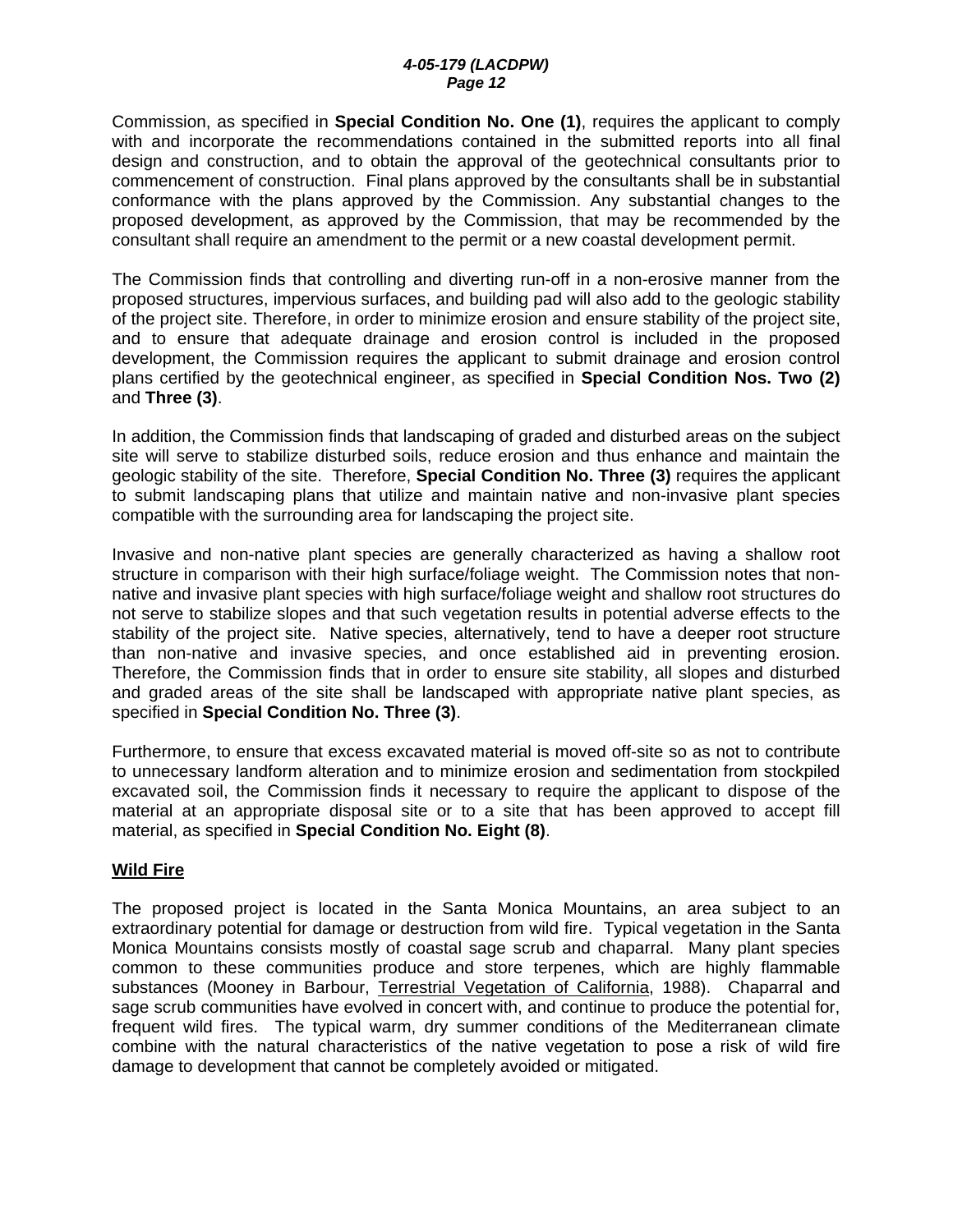Due to the fact that the proposed project is located in an area subject to an extraordinary potential for damage or destruction from wild fire, the Commission can only approve the project if the applicant assumes the liability from these associated risks. Through **Special Condition No. Five (5)**, the assumption of risk, the applicant acknowledges the nature of the fire hazard which exists on the site and which may affect the safety of the proposed development, and agrees to indemnify the Commission, its officers, agents and employees against any and all expenses or liability arising out of the acquisition, design, construction, operation, maintenance, existence, or failure of the permitted project. Special Condition 5 also requires the applicant to record a deed restriction, prior to any conveyance of the subject property, that imposes the terms and conditions of this permit as restrictions on use and enjoyment of the property and provides any prospective purchaser of the site with recorded notice that the restrictions are imposed on the subject property. The applicant is also required to submit a written agreement incorporating all of the above terms of Special Condition 5.

For the reasons set forth above, the Commission finds that, as conditioned, the proposed project is consistent with Section 30253 of the Coastal Act.

# **C. Environmentally Sensitive Resources and Water Quality**

Section **30230** of the Coastal Act states that:

*Marine resources shall be maintained, enhanced, and where feasible, restored. Special protection shall be given to areas and species of special biological or economic significance. Uses of the marine environment shall be carried out in a manner that will sustain the biological productivity of coastal waters and that will maintain healthy populations of all species of marine organisms adequate for long-term commercial, recreational, scientific, and educational purposes.* 

Section **30231** states:

*The biological productivity and the quality of coastal waters, streams, wetlands, estuaries, and lakes appropriate to maintain optimum populations of marine organisms and for the protection of human health shall be maintained and, where feasible, restored through, among other means, minimizing adverse effects of waste water discharges and entrainment, controlling runoff, preventing depletion of ground water supplies and substantial interference with surface water flow, encouraging waste water reclamation, maintaining natural vegetation buffer areas that protect riparian habitats, and minimizing alteration of natural streams.* 

Section **30240** states:

 *(a) Environmentally sensitive habitat areas shall be protected against any significant disruption of habitat values, and only uses dependent on such resources shall be allowed within such areas.* 

 *(b) Development in areas adjacent to environmentally sensitive habitat areas and parks and recreation areas shall be sited and designed to prevent impacts which would significantly degrade such areas, and shall be compatible with the continuance of such habitat areas.*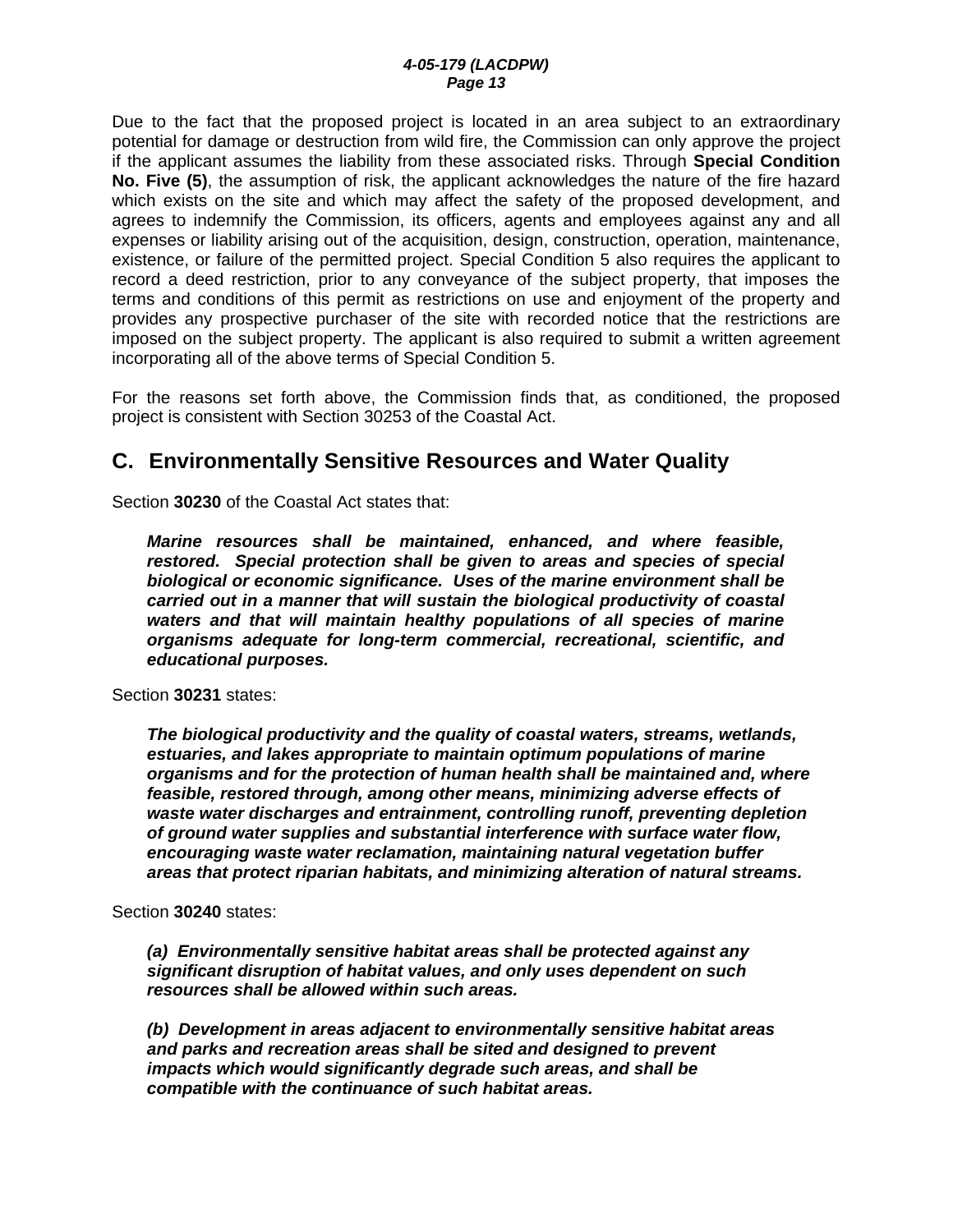Section **30250(a)** of the Coastal Act states:

*New residential, commercial, or industrial development, except as otherwise provided in this division, shall be located within, contiguous with, or in close proximity to, existing developed areas able to accommodate it or, where such areas are not able to accommodate it, in other areas with adequate public services and where it will not have significant adverse effects, either individually or cumulatively, on coastal resources. In addition, land divisions, other than leases for agricultural uses, outside existing developed areas shall be permitted where 50 percent of the usable parcels in the area have been developed and the created parcels would be no smaller than the average size of the surrounding parcels.*

Sections 30230 and 30231 of the Coastal Act requires that the biological productivity and the quality of coastal waters and streams be maintained and, where feasible, restored through, among other means, controlling runoff, preventing depletion of ground water supplies and substantial interference with surface water flows, maintaining natural buffer areas that protect riparian habitats, and minimizing alteration of natural streams. In addition, Section 30240 of the Coastal Act states that environmentally sensitive habitat areas must be protected against disruption of habitat values. Section 30250 of the Coastal Act requires that development be located and designed to ensure that significant adverse impacts, both individual and cumulative, be avoided.

The proposed project site is located on a 0.62-acre parcel situated within a horseshoe bend of Topanga Canyon Boulevard in the community of Topanga, approximately 3.5 miles north of Pacific Coast Highway. Existing commercial development lies to the east and west of the subject parcel. The project site is primarily undeveloped, except for a trailer-mounted office building that is occupied by the Santa Monica Mountains Resource Conservation District and has been in place since the 1960's. The remainder of the site is blanketed by a mix of fill soils, bark mulch, gravel, and non-native grasses. Three pepper trees, two pine trees, and four coast live oak trees (*Quercus agrifolia*) are located on the northern portion of the parcel, adjacent to Topanga Canyon Boulevard. The proposed project will require removal of all on-site trees, including the four native oak trees, in addition to one off-site oak tree in the area of the proposed deceleration lane (**Exhibit 8**).

Topanga Creek, a U.S. Geological Survey (U.S.G.S.) blue-line stream, lies on the north side of Topanga Canyon Boulevard. The proposed project site is approximately 200 feet away from Topanga Creek and is separated from it by Topanga Canyon Boulevard. The 1986 Malibu LUP designates Significant Oak Woodland/Riparian Environmentally Sensitive Habitat Area (ESHA) on the north side of Topanga Canyon Boulevard, in the area of Topanga Creek. However, due to the fact that the subject parcel has been previously disturbed by adjacent development and historic use as a parking/staging area and office site, the project site is not considered to be an environmentally sensitive habitat area (ESHA). Nonetheless, the site contains oak trees, which are an important coastal resource.

Through past permit actions in the Santa Monica Mountains, the Commission has found that native oak trees are an important coastal resource. Native trees prevent the erosion of hillsides and stream banks, moderate water temperatures in streams through shading, provide food and habitat, including nesting, roosting, and burrowing to a wide variety of wildlife. Although not connected to a large, contiguous undisturbed oak woodland community, individual oak trees interspersed among existing development do provide some habitat for a wide variety of wildlife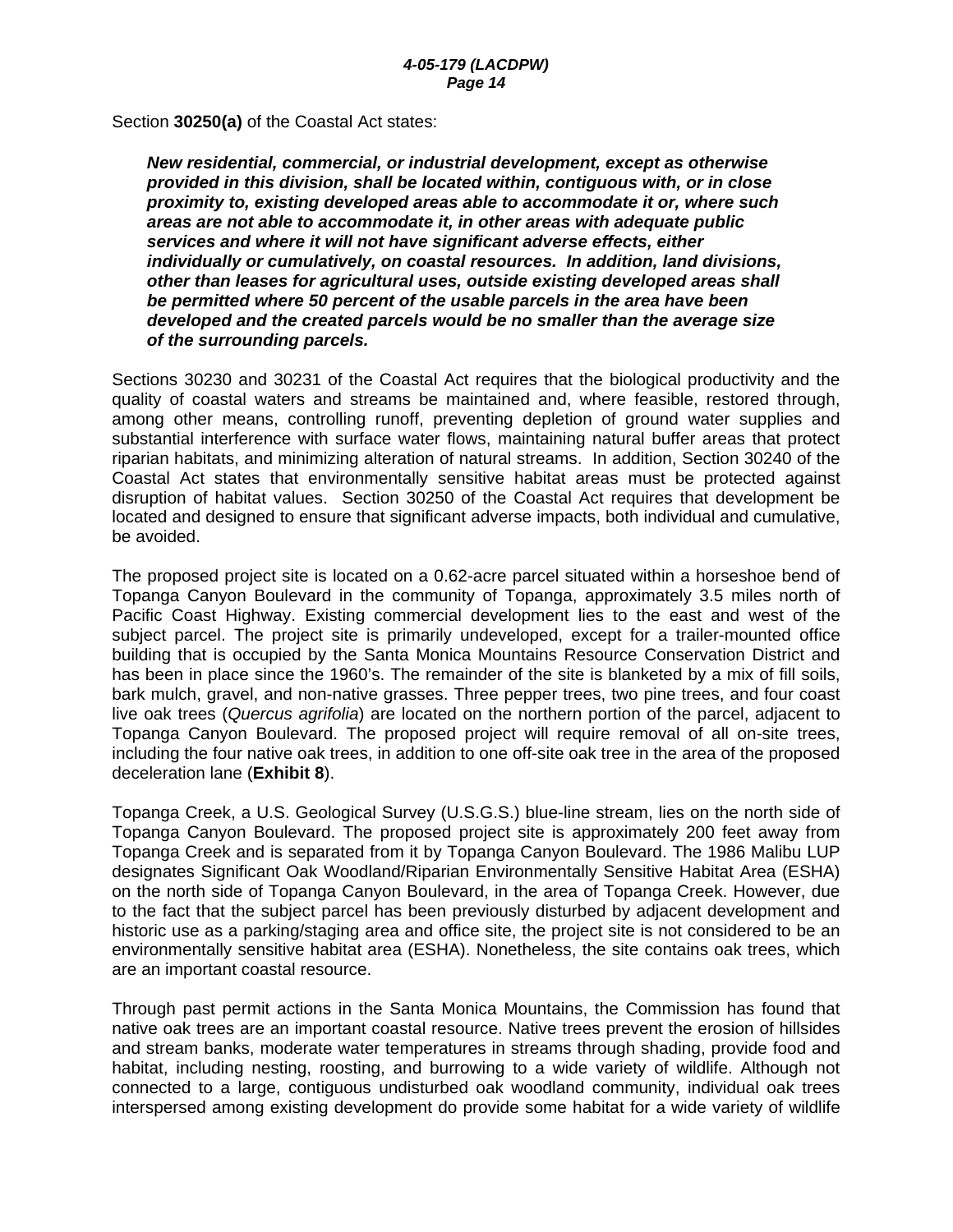species and are considered to be an important part of the character and scenic quality of the area. Oak trees are a part of the California native plant community and need special attention to maintain and protect their health. Oak trees in developed areas often suffer decline and early death due to conditions that are preventable. Damage can often take years to become evident and by the time the tree shows obvious signs of disease it is usually too late to restore the health of the tree. Oak trees provide important habitat and shading for other animal species, such as deer and bees. Oak trees are very long lived, some up to 250 years old, relatively slow growing, becoming large trees between 30 to 70 feet high, and are sensitive to surrounding land uses, grading or excavation at or near the roots and irrigation of the root area particularly during the summer dormancy. Improper watering, especially during the hot summer months when the tree is dormant, and disturbance to root areas are the most common causes of tree loss.

The article entitled "Oak Trees: Care and Maintenance" prepared by the Forestry Department of the County of Los Angeles states:

*Oaks are easily damaged and very sensitive to disturbances that occur to the tree or in the surrounding environment. The root system is extensive but surprisingly shallow, radiating out as much as 50 feet beyond the spread of the tree leaves, or canopy. The ground area at the outside edge of the canopy, referred to as the dripline, is especially important: the tree obtains most of its surface water and nutrients here, as well as conducts an important exchange of air and other gases.* 

This publication goes on to state:

*Any change in the level of soil around an oak tree can have a negative impact. The most critical area lies within 6' to 10' of the trunk: no soil should be added or scraped away. . . . Construction activities outside the protected zone can have damaging impacts on existing trees. . . . Digging of trenches in the root zone should be avoided. Roots may be cut or severely damaged, and the tree can be killed. . . . Any roots exposed during this work should be covered with wet burlap and kept moist until the soil can be replaced. The roots depend on an important exchange of both water and air through the soil within the protected zone. Any kind of activity which compacts the soil in this area blocks this exchange and can have serious long term negative effects on the trees. If paving material must be used, some recommended surfaces include brick paving with sand joints, or ground coverings such as wood chips . . .* 

In past permit actions, the Commission has required that the removal of native trees, particularly oak trees, or encroachment of structures into the root zone be avoided unless there is no feasible alternative for the siting of development. The proposed project involves construction of a new 11,048 sq. ft. public library facility with understructure parking lot, an on-site wastewater treatment system, and approximately 8,820 cubic yards of grading (6,720 cu. yds. cut, 2,100 cu. yds. fill, 4,620 cu. yds. export). The proposed project includes removal of an adjacent retail building and construction of an off-site, 12-ft. wide deceleration lane on Topanga Canyon Boulevard to provide safe access onto the proposed library site. Four oak trees are located on the subject site adjacent to Topanga Canyon Boulevard. These on-site oak trees will need to be removed in order to accommodate the proposed project. In addition, one oak tree that is situated on the property to the west, also adjacent to Topanga Canyon Boulevard, will require removal in order to construct the proposed deceleration lane. Therefore, a total of five (5) coast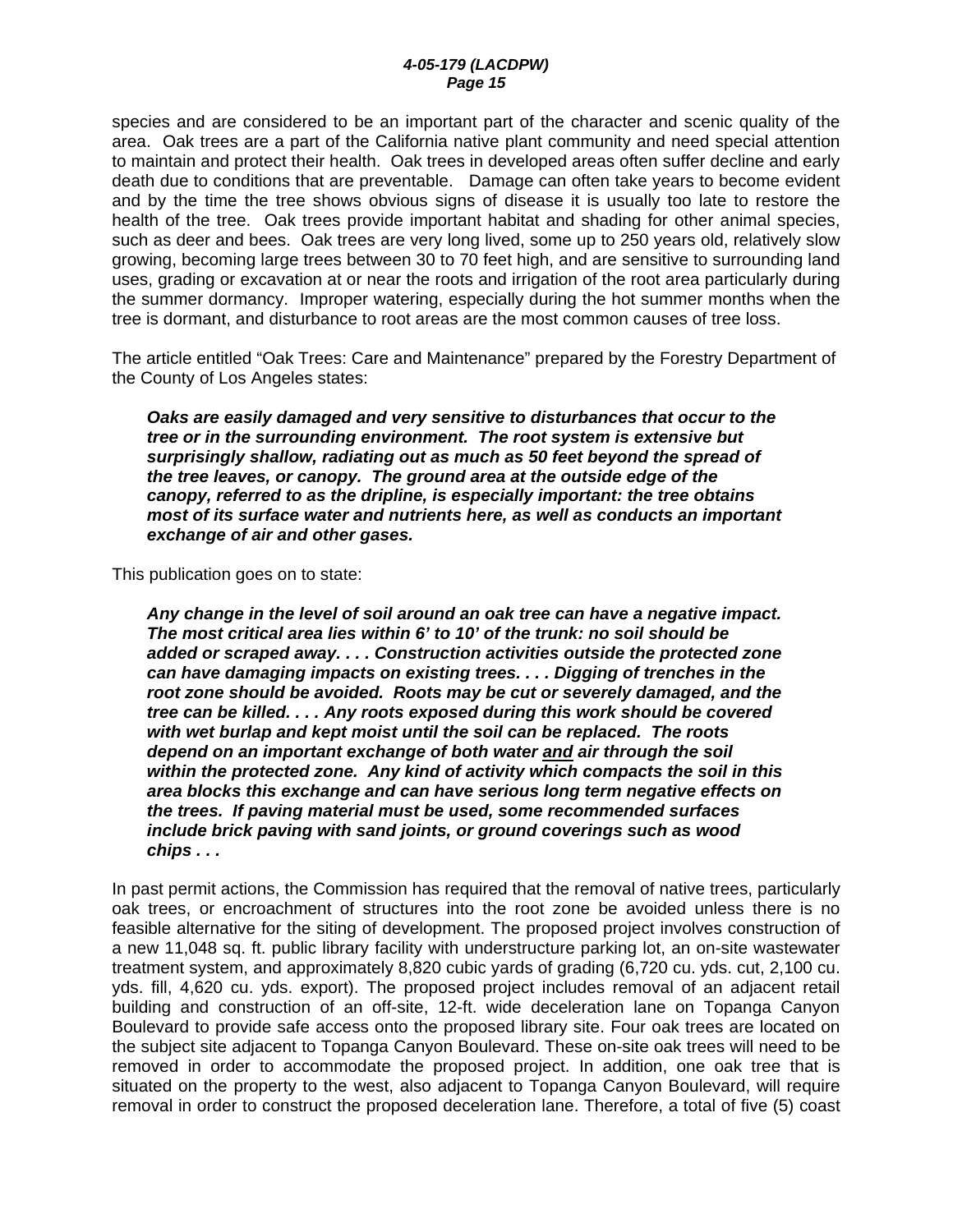live oak trees will be removed as a result of the proposed project, and mitigation must be provided in the form of replacement trees. The proposed project site is a small parcel and the library structure will occupy most of the available area, with the exception of a small landscaped area and driveway immediately adjacent to the highway. The proposed deceleration lane will occupy the area of the site nearest the highway. As such, no feasible alternatives for the siting of the proposed development exist in order to avoid or reduce oak tree impacts.

Resource specialists studying oak restoration have found that oak trees are most successfully established when planted as acorns collected in the local area or seedlings grown from such acorns. The Commission has found, through permit actions, that it is important to require that replacement trees be seedlings or acorns. Many factors, over the life of the restoration, can result in the death of the replacement trees. In order to ensure that adequate replacement is eventually reached, it is necessary to provide a replacement ratio of at least ten replacement trees for every tree removed or impacted to account for the mortality of some of the replacement trees.

In order to mitigate for the loss of the five (5) oak trees that will be removed as a result of the proposed library project, the Commission finds it necessary to require the applicant to plant fifty (50) replacement trees, as detailed in **Special Condition No. Four (4)**. Special Condition Four (4) requires the applicant to plant at least fifty replacement seedlings, less than one year old, grown from acorns collected in a selected off-site planting area. Typically, the Commission will require such mitigation to be carried out on the project site, if suitable habitat exists therein. Since on-site mitigation is not feasible given the limited size of the property and available space after construction of the proposed facility, all replacement seedlings must be planted in a suitable location off-site that is restricted from development or is public parkland. An appropriate off-site mitigation area must be identified in the Topanga Canyon watershed. **Special Condition Four (4)** also requires the applicant to submit, for the review and approval of the Executive Director, an off-site oak tree replacement planting program, which specifies replacement tree locations, tree or seedling planting specifications, and a ten-year monitoring program to ensure that the replacement planting program is successful. The applicant shall commence implementation of the approved off-site oak tree replacement planting program concurrently with the commencement of construction on the project site.

As stated previously, the site is located approximately 200 feet away from Topanga Creek, a U.S.G.S.-designated blue-line stream that contains sensitive riparian habitat. While the proposed on-site drainage improvements shall serve to improve the erosion potential on the project site, interim erosion control measures implemented during construction will serve to minimize the potential for adverse impacts to water quality resulting from drainage runoff during grading and construction activities. Therefore, the Commission finds that **Special Condition Three (3)**, which requires implementation of a landscaping and erosion control plan, is necessary to ensure the proposed development will not adversely impact water quality or coastal resources. In addition, to ensure that disturbed areas are revegetated to minimize erosion and sedimentation within the Topanga Canyon watershed, **Special Condition Three (3)** also includes provisions requiring that all soils disturbed by the proposed project shall be planted with native vegetation and maintained.

The proposed development will result in an increase in impervious surfaces at the subject site, which in turn decreases the infiltrative function and capacity of existing permeable land on-site. Reduction in permeable space therefore leads to an increase in the volume and velocity of stormwater runoff that can be expected to leave the site. Further, pollutants commonly found in runoff associated with commercial use include petroleum hydrocarbons including oil and grease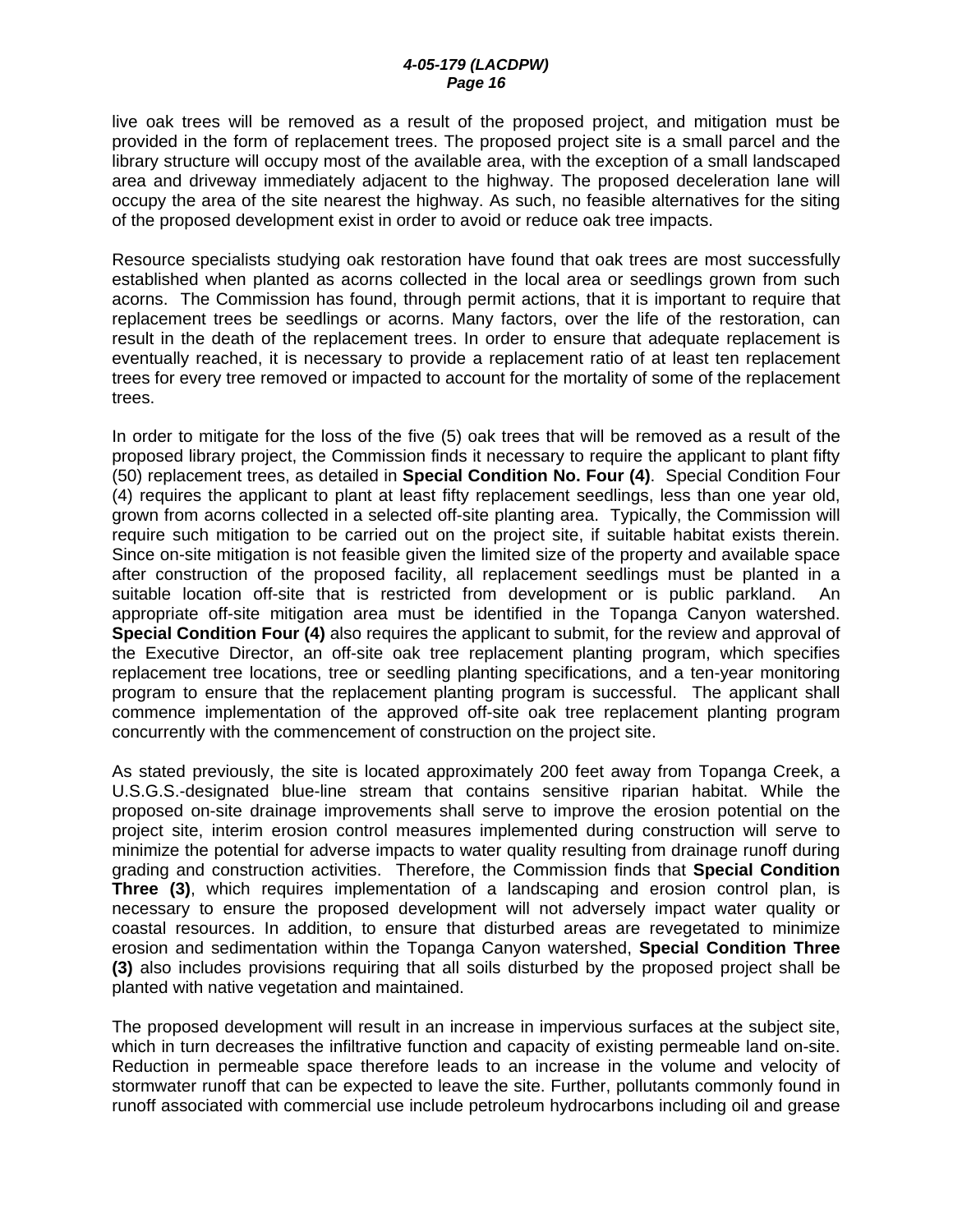from vehicles, heavy metals, synthetic organic chemicals including paint and cleaners, dirt and vegetation from landscape maintenance, litter, fertilizers, herbicides, and pesticides. The discharge of these pollutants to coastal waters can cause cumulative impacts such as: eutrophication and anoxic conditions resulting in fish kills and diseases and the alteration of aquatic habitat, including adverse changes to species composition and size; excess nutrients causing algae blooms and sedimentation increasing turbidity which both reduce the penetration of sunlight needed by aquatic vegetation which provide food and cover for aquatic species; disruptions to the reproductive cycle of aquatic species; and acute and sublethal toxicity in marine organisms leading to adverse changes in reproduction and feeding behavior. These impacts reduce the biological productivity and the quality of coastal waters, streams, wetlands, estuaries, and lakes and reduce optimum populations of marine organisms and have adverse impacts on human health.

Therefore, in order to find the proposed development consistent with the water and marine resource policies of the Coastal Act, the Commission finds it necessary to require the incorporation of Best Management Practices designed to control the volume, velocity and pollutant load of stormwater leaving the developed site. Critical to the successful function of post-construction structural BMPs in removing pollutants in stormwater to the Maximum Extent Practicable (MEP), is the application of appropriate design standards for sizing BMPs. The majority of runoff is generated from small storms because most storms are small. Additionally, storm water runoff typically conveys a disproportionate amount of pollutants in the initial period that runoff is generated during a storm event. Designing BMPs for the small, more frequent storms, rather than for the large infrequent storms, results in improved BMP performance at lower cost.

The Commission finds that sizing post-construction structural BMPs to accommodate (infiltrate, filter or treat) the runoff from the  $85<sup>th</sup>$  percentile storm runoff event, in this case, is equivalent to sizing BMPs based on the point of diminishing returns (i.e. the BMP capacity beyond which, insignificant increases in pollutants removal (and hence water quality protection) will occur, relative to the additional costs. Therefore, the Commission requires the selected postconstruction structural BMPs be sized based on design criteria specified in **Special Condition Two (2)**, and finds this will ensure the proposed development will be designed to minimize adverse impacts to coastal resources, in a manner consistent with the water and marine policies of the Coastal Act.

Furthermore, interim erosion control measures implemented during construction and post construction landscaping will serve to minimize the potential for adverse impacts to water quality resulting from drainage runoff during construction and in the post-development stage. Therefore, the Commission finds that **Special Condition Three (3)** is necessary to ensure the proposed development will not adversely impact water quality or coastal resources.

The applicant is proposing to construct an alternative on-site wastewater treatment system, consisting of a 5,000-gallon Advantex AX-20 septic system with a Biokinetic BK2000CD disinfection unit. The treated wastewater will be drip irrigated into a 2,200 sq. ft. designated landscaped area on the project site. Since the subject property has been incorporated into a special district (the Los Angeles County Consolidated Sewer Maintenance District), the proposed wastewater treatment system is exempt from the requirements of the Los Angeles County Plumbing Code, and not subject to review by the County of Los Angeles Environmental Health Department. However, the proposed system is subject to review and approval by the State Regional Water Quality Control Board (RWQCB). The applicants have submitted the required Report of Waste Discharge (ROWD) permit application to the RWQCB, pursuant to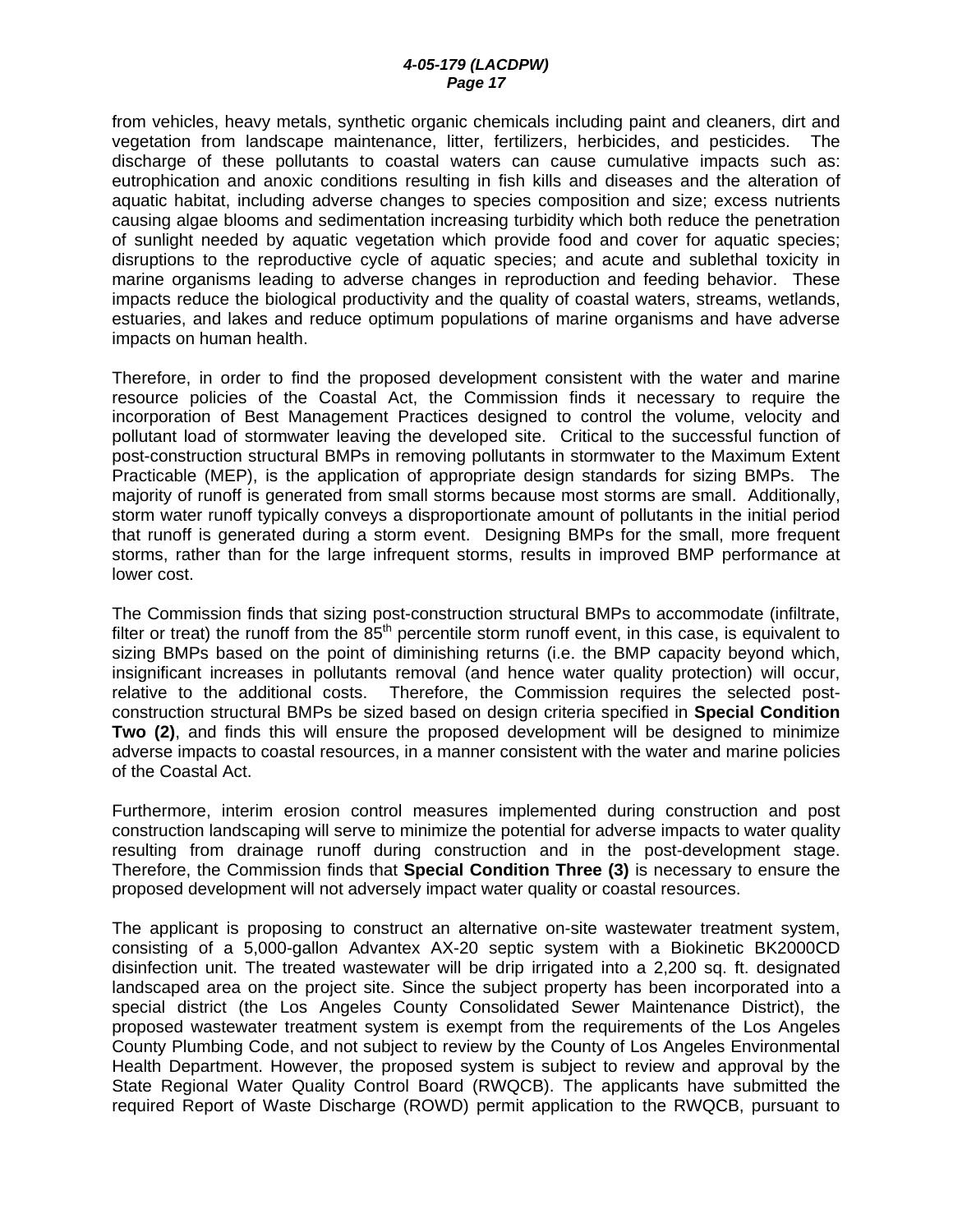California Water Code Section 13260, however the application is currently under review. Section 13260 states that persons discharging or proposing to discharge waste that could affect the quality of the waters of the State, other than into a community sewer system, shall file a ROWD with the RWQCB to assess their waste handling and land application practices to be sure that they are protective of surface and groundwater quality. Regional Board staff will prepare Waste Discharge Requirements that specify the minimum requirements that must be met to protect the quality of surface water and groundwater. To ensure that the proposed on-site wastewater treatment system meets the requirements of the California Regional Water Quality Control Board, **Special Condition Six (6)** requires that the applicants provide evidence to the Executive Director that the California Regional Water Quality Control Board has reviewed and approved the proposed on-site wastewater treatment system, or evidence that no such approval is required.

For the reasons set forth above, the Commission finds that the proposed project, as conditioned, will minimize impacts to sensitive coastal resources, including water quality, consistent with Sections 30230, 30231, 30240, and 30250 of the Coastal Act.

# **D. Archaeological Resources**

Section 30244 of the Coastal Act states that:

### *Where development would adversely impact archaeological or paleontological resources as identified by the State Historic Preservation Officer, reasonable mitigation measures shall be required.*

Archaeological resources are significant to an understanding of cultural, environmental, biological, and geological history. The proposed development is located in a region of the Santa Monica Mountains which contains one of the most significant concentrations of archaeological sites in southern California. The Coastal Act requires the protection of such resources to reduce the potential adverse impacts through the use of reasonable mitigation measures.

Additionally, the Malibu /Santa Monica Mountains Land Use Plan (LUP) contains the following guidance policies:

#### *P169 Site surveys performed by qualified technical personnel should be required for projects located in areas identified as archaeologically/paleontologically sensitive. Data derived from such surveys shall be used to formulate mitigating measures for the project.*

### *P170 Encourage the conservation of local resources that have historical value.*

The project includes the construction of a new 11,048 sq. ft. public library with understructure parking lot, an on-site wastewater treatment system, and approximately 8,820 cubic yards of grading (6,720 cu. yds. cut, 2,100 cu. yds. fill, 4,620 cu. yds. export). The proposed project includes removal of an adjacent retail building and construction of an off-site, 12-ft. wide deceleration lane on Topanga Canyon Boulevard to provide safe access onto the proposed library site. The proposed project site is a small parcel and the library structure will occupy most of the available area, with the exception of a small landscaped area and driveway immediately adjacent to the highway. The majority of the parking will be located in a semi-subterranean garage beneath the library structure.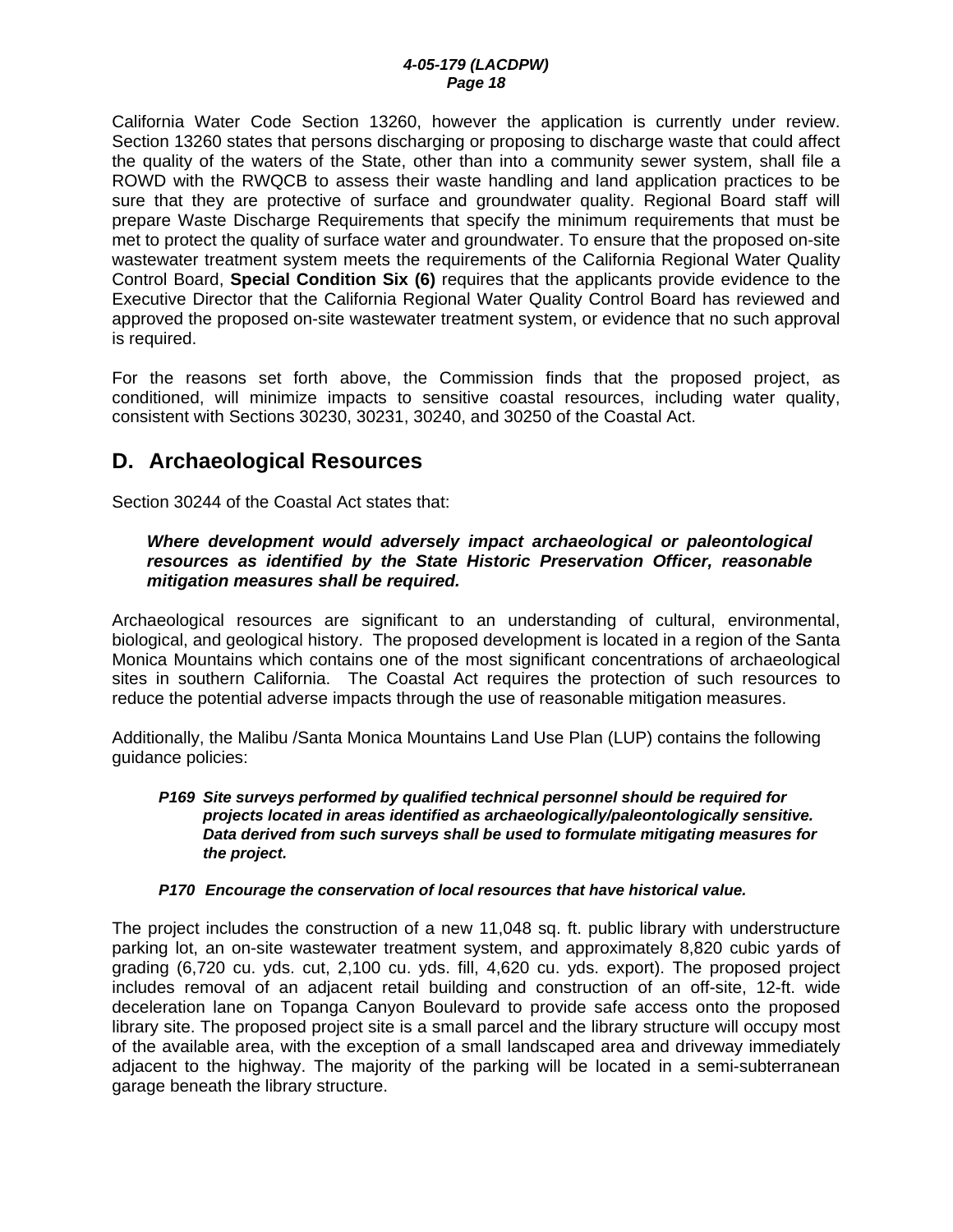A Phase I Archaeological Study was prepared for the project site in June 2003 by Robert J. Wlodarski. The Phase I study contains the results of a records search performed by the South Central Coastal Information Center, which identified seven pre-historic archaeological sites within a one-half mile radius of the project site, including one recorded pre-historic archaeological site (CA-LAN-8H) that is located within a portion of the project area. Review of previous studies performed on the CA-LAN-8H site indicate that the site was originally recorded by A. Mohr and A Bierman in 1948 as a low mound consisting of core tools, shell beads, and other fragments that had been badly cut up by previous building and road construction in the area. The CA-LAN-8H archaeological site is considered largely destroyed by the construction of parking lots, commercial buildings, and cutting and grading of Topanga Canyon Boulevard. The Phase I study included a visual site inspection, which yielded no visible evidence of archaeological resources within the subject parcel. However, no subsurface investigation was conducted to see if cultural resources exist beneath the 18 inches to 8 feet of imported fill/disturbed soil material that exists on the parcel. The Phase I Archaeological Study concludes that there is a potential for buried cultural remains to exist beneath the fill layer, and recommends that a pre-grade subsurface investigation and monitoring/mitigation program be employed prior to construction of the proposed project. As such, the potential exists for the proposed project to adversely impact cultural/archaeological resources.

So, while the archaeological site that occupies a portion of the project site was determined to be largely disturbed by development as early as 1948, there is a potential for cultural resources to be found on the site when the proposed project is constructed. As described above, the proposed project will occupy most of the project site and will involve grading into the site in order to construct a semi-subterranean parking garage. As such, it will not be feasible in this case to redesign the project in order to avoid or cap areas containing archaeological resources, should they be found beneath the project site. The applicant has not yet conducted any subsurface testing of the site. The applicant's archaeological consultants have recommended that a pre-grade exploration be conducted on the site prior to the commencement of site grading or construction. This exploration will consist of the excavation of five test pits, each one ovalshaped and approximately 30 feet by 30 feet in size, across the project site. This would allow the consulting archaeologist(s) to investigate the presence of cultural or archaeological resources, if any, beneath the site's fill material before the applicant's contractors begin grading the site. The information obtained will also be used to inform the consulting archaeologist's preparation of a plan to monitor the site during the actual construction for the presence of any other resources within areas not previously explored in the pre-grade exploration test pits.

In order to implement the applicant's proposal to conduct an archaeological resource pre-grade exploration, **Special Condition No. Seven (7)** requires the applicant to perform the exploration and submit, for the review and approval of the Executive Director, a written report prepared by a qualified professional that summarizes the methodology and findings of the pre-grade exploration. **Special Condition 7** also requires that the applicant submit to the Executive Director an Archaeological Monitoring Plan, prepared by a qualified professional, that specifies procedures to protect any culturally significant discovery that may arise during project implementation. The Commission finds that for the potential adverse effects which may occur to those resources as a result of the proposed development, reasonable mitigation measures should be required pursuant to Section 30244 of the Coastal Act. Special Condition 7 further requires that if an area of cultural deposits is discovered, a qualified cultural resource specialist must analyze the significance of the find. Following discovery of cultural deposits the applicant is required to submit an evaluation of the significance of the resources. Further, if the consultants determine that the resources found are significant, then the applicant shall also submit a resource recovery strategy and mitigation plan that details how the resources will be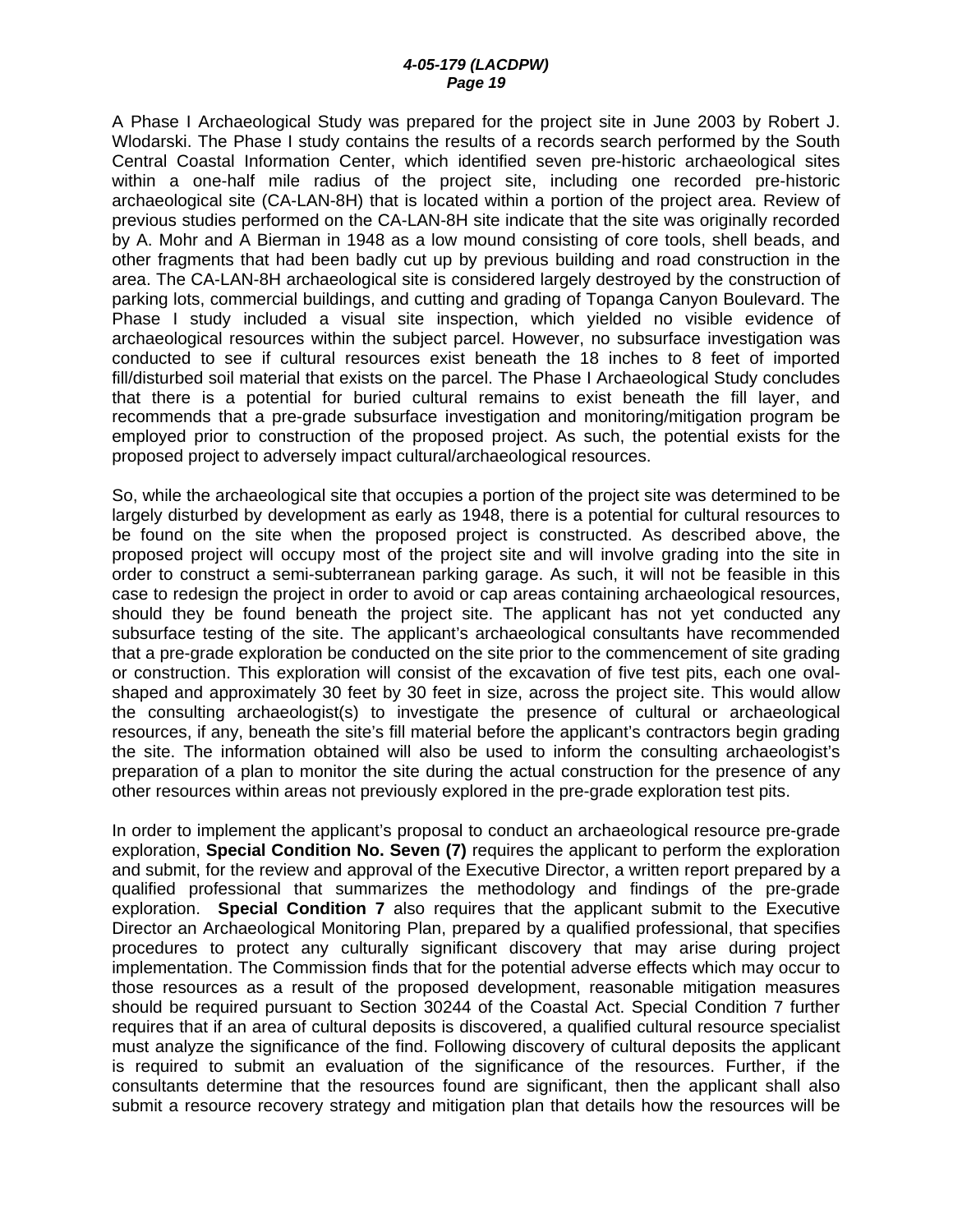recovered from the site. As conditioned, the project will mitigate impacts to cultural resources that potentially exist on the site.

Therefore, the Commission finds that the proposed project, as conditioned, is consistent with the requirements of Coastal Act Section 30244, as development will not adversely impact archaeological resources.

# **E. Visual Resources**

Section **30251** of the Coastal Act states:

*The scenic and visual qualities of coastal areas shall be considered and protected as a resource of public importance. Permitted development shall be sited and designed to protect views to and along the ocean and scenic coastal areas, to minimize the alteration of natural land forms, to be visually compatible with the character of surrounding areas, and, where feasible, to restore and enhance visual quality in visually degraded areas. New development in highly scenic areas such as those designated in the California Coastline Preservation and Recreation Plan prepared by the Department of Parks and Recreation and by local government shall be subordinate to the character of its setting.* 

Section 30251 of the Coastal Act requires scenic and visual qualities to be considered and preserved. Section 30251 also requires that development be sited and designed to protect views of scenic areas, minimize alteration of landforms, and be visually compatible with the surrounding area. In the review of this project, Commission staff reviewed the publicly accessible locations where the proposed development is visible to assess potential visual impacts to the public. The development of the proposed library facility raises two issues regarding the siting and design: (1) whether or not public views from public roadways will be adversely affected; or, (2) whether or not public views from public lands and trails will be affected.

Additionally, the Malibu/Santa Monica Mountains Land Use Plan (LUP) contains the following guidance policies:

- *P134 Structures shall be sited to conform to the natural topography, as feasible. Massive grading and reconfiguration of the site shall be discouraged.*
- *P135 Ensure that any alteration of the natural landscape from earthmoving activity blends with the existing terrain of the site and the surroundings.*
- *P136 New development in existing communities should respect the prevailing architectural and visual character of existing structures.*

#### *P138b Buildings located outside of the Malibu Civic Center shall not exceed three (3) stories in height, or 35 feet above the existing grade, whichever is less.*

The proposed project site is located on a vacant lot that is bounded by existing commercial development in the community of Topanga in the Santa Monica Mountains. The applicants propose to construct an 11,048 sq. ft. County public library facility with understructure parking lot, an on-site wastewater treatment system, deceleration lane, and approximately 8,820 cubic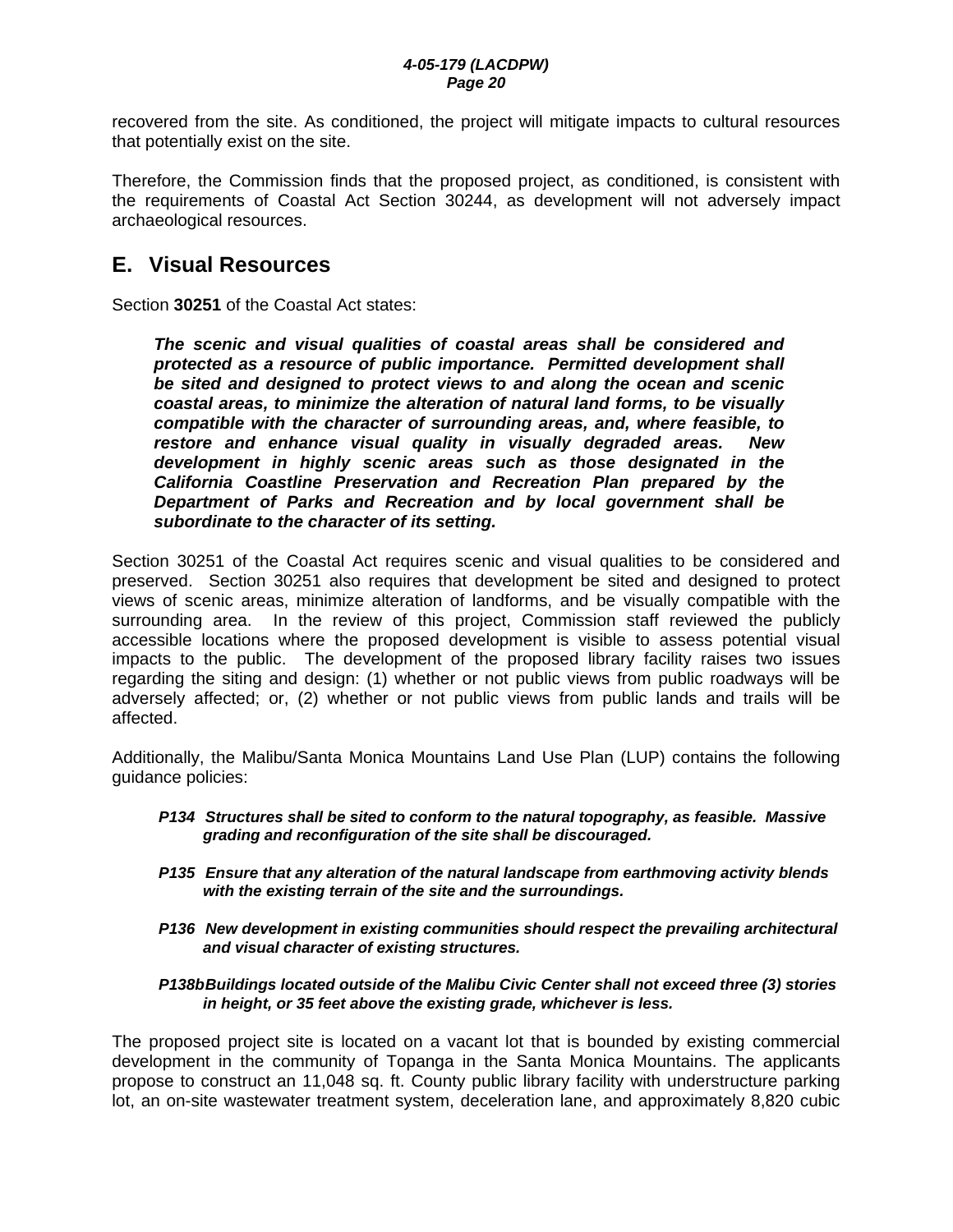yards of grading (6,720 cu. yds. cut, 2,100 cu. yds. fill, 4,620 cu. yds. export). The proposed library structure will be one story over a semi-subterranean garage, with the maximum height above existing grade of 34 feet. The project site is a 0.62-acre parcel located within a horseshoe bend of Topanga Canyon Boulevard, a LUP-designated Scenic Highway. The site is visible from a portion of Topanga Canyon Boulevard. However, the proposed building site and design minimizes the amount of grading and landform alteration necessary for the project and there are no siting alternatives where the building would not be visible from Topanga Canyon Boulevard, or where impacts to visual resources would be further reduced. The structure is consistent in height with the maximum height (35 feet above existing grade) that the Commission has permitted in past decisions in the Santa Monica Mountains and with the maximum height (35 feet) allowed under the policies of the Malibu/Santa Monica Mountains LUP. The proposed facility is not excessive in height or size and is compatible with the character of other existing commercial development in the area. Since the proposed library facility will be unavoidably visible from a portion of a designated Scenic Highway, the Commission finds it necessary to require mitigation measures to minimize visual impacts associated with development of the project site.

The visual impact of the proposed project can be minimized by requiring that structures be finished in a color consistent with the surrounding natural landscape and, further, by requiring that windows be made of non-reflective glass. To ensure visual impacts associated with the colors of the structure and the potential glare of the window glass are minimized, the Commission requires the applicant to use colors compatible with the surrounding environment and non-glare glass, as detailed in **Special Condition No. Nine (9).** 

Visual impacts associated with proposed grading, and the structures themselves, can be further reduced by the use of appropriate and adequate landscaping. Therefore, **Special Condition No. Three (3)** requires the applicant to ensure that the vegetation on site remains visually compatible with the native flora of surrounding areas. To ensure that the final approved landscaping plans are successfully implemented, Special Condition Three (3) also requires the applicant to revegetate all disturbed areas in a timely manner and includes a monitoring component to ensure the successful establishment of all newly planted and landscaped areas over time.

To ensure that excess excavated material is moved off-site so as not to contribute to unnecessary landform alteration and to minimize visual impacts from stockpiled excavated soil, the Commission finds it necessary to require the applicant to dispose of the material at an appropriate disposal site or to a site that has been approved to accept fill material, as specified in **Special Condition No. Eight (8)**.

Therefore, the Commission finds that the project, as conditioned, minimizes adverse effects to public views to and along the coast and minimizes the alteration of natural landforms. Therefore, the Commission finds that the proposed project, as conditioned, is consistent with Section 30251 of the Coastal Act.

# **F. Local Coastal Program**

Section **30604** of the Coastal Act states:

*a) Prior to certification of the local coastal program, a coastal development permit shall be issued if the issuing agency, or the commission on appeal, finds*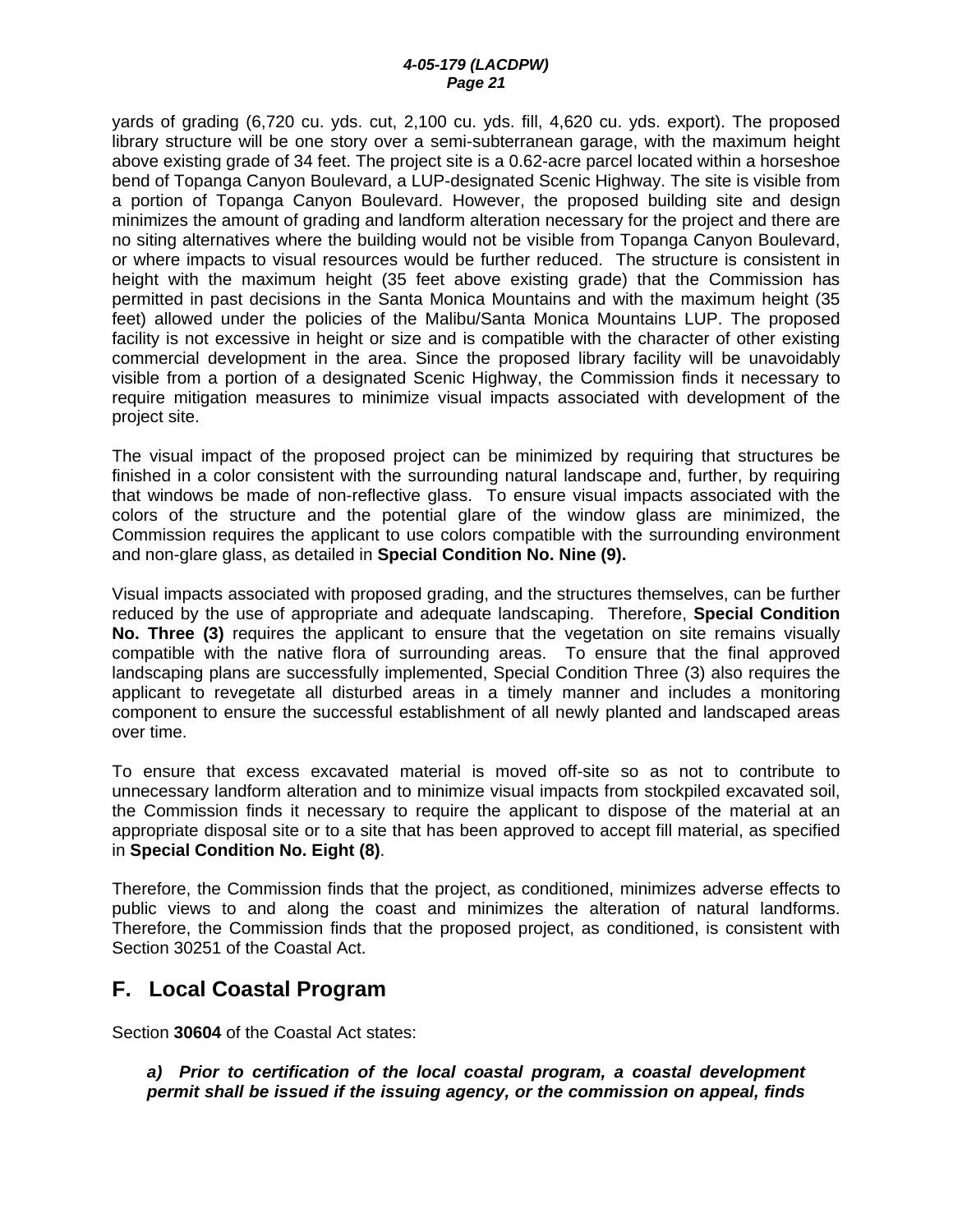*that the proposed development is in conformity with the provisions of Chapter 3 (commencing with Section 30200) of this division and that the permitted development will not prejudice the ability of the local government to prepare a local program that is in conformity with the provisions of Chapter 3 (commencing with Section 30200).* 

Section 30604(a) of the Coastal Act provides that the Commission shall issue a Coastal Development Permit only if the project will not prejudice the ability of the local government having jurisdiction to prepare a Local Coastal Program which conforms with Chapter 3 policies of the Coastal Act. The preceding sections provide findings that the proposed project will be in conformity with the provisions of Chapter 3 if certain conditions are incorporated into the project and are accepted by the applicant. As conditioned, the proposed development will not create adverse impacts and is found to be consistent with the applicable policies contained in Chapter 3. Therefore, the Commission finds that approval of the proposed development, as conditioned, will not prejudice the County of Los Angeles' ability to prepare a Local Coastal Program for this area which is also consistent with the policies of Chapter 3 of the Coastal Act, as required by Section 30604(a).

# **G. California Environmental Quality Act**

Section 13096(a) of the Commission's administrative regulations requires Commission approval of a Coastal Development Permit application to be supported by a finding showing the application, as conditioned by any conditions of approval, to be consistent with any applicable requirements of the California Environmental Quality Act (CEQA). Section 21080.5(d)(2)(A) of CEQA prohibits a proposed development from being approved if there are feasible alternatives or feasible mitigation measures available which would substantially lessen any significant adverse effect that the activity may have on the environment.

The Commission incorporates its findings on Coastal Act consistency at this point as if set forth in full. These findings address and respond to all public comments regarding potential significant adverse environmental effects of the project that were received prior to preparation of the staff report. As discussed above, the proposed development, as conditioned, is consistent with the policies of the Coastal Act. Feasible mitigation measures which will minimize all adverse environmental effects have been required as special conditions. As conditioned, there are no feasible alternatives or feasible mitigation measures available, beyond those required, which would substantially lessen any significant adverse impact that the activity may have on the environment. Therefore, the Commission finds that the proposed project, as conditioned to mitigate the identified impacts, can be found to be consistent with the requirements of the Coastal Act to conform to CEQA.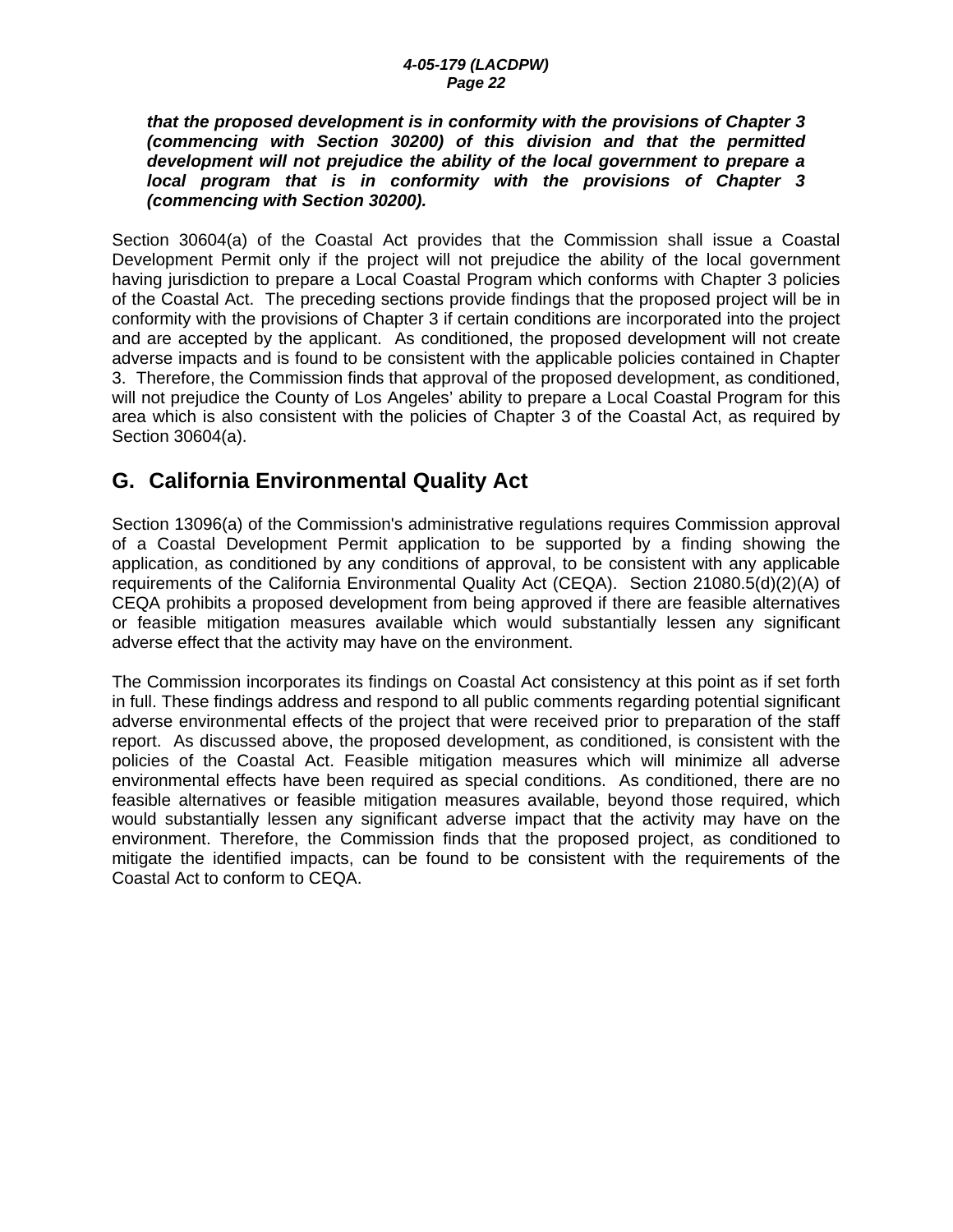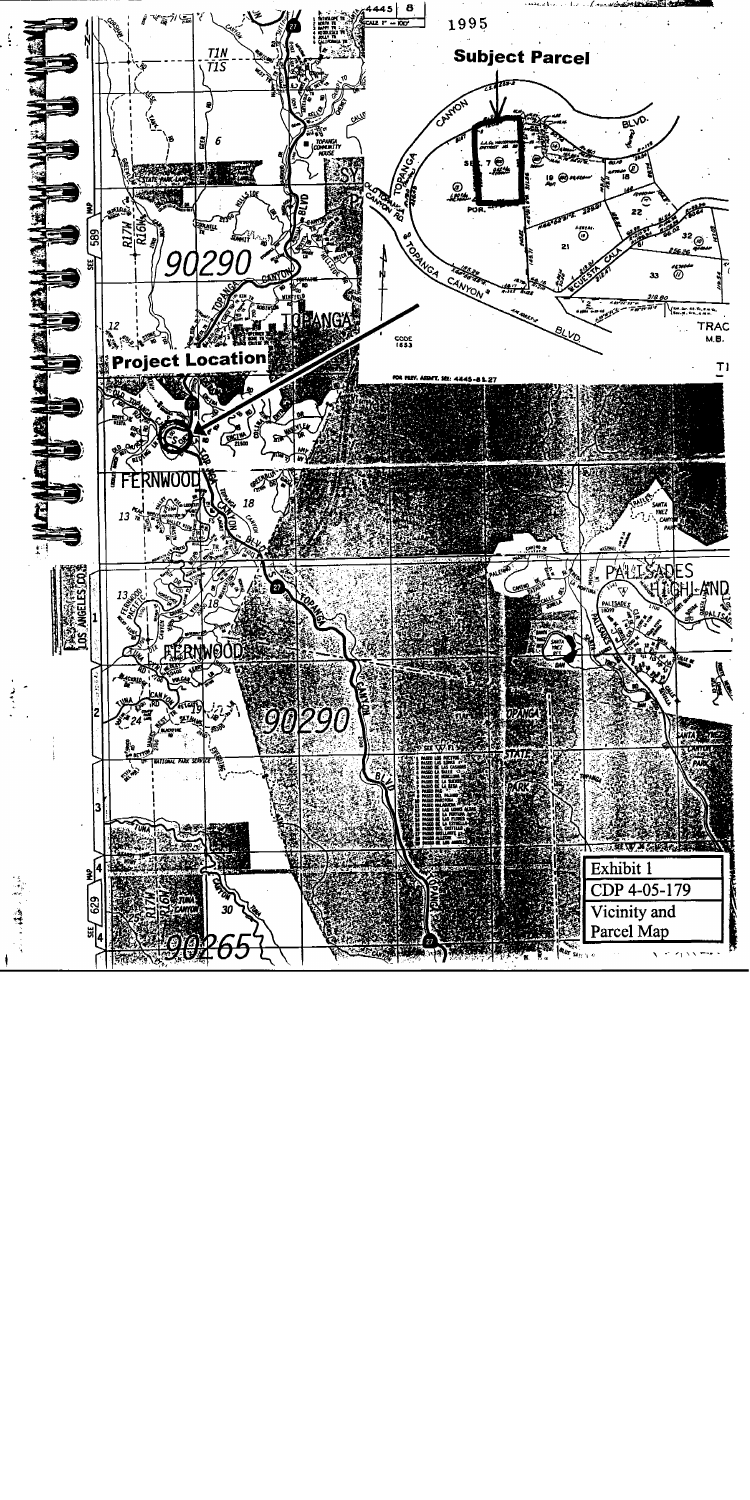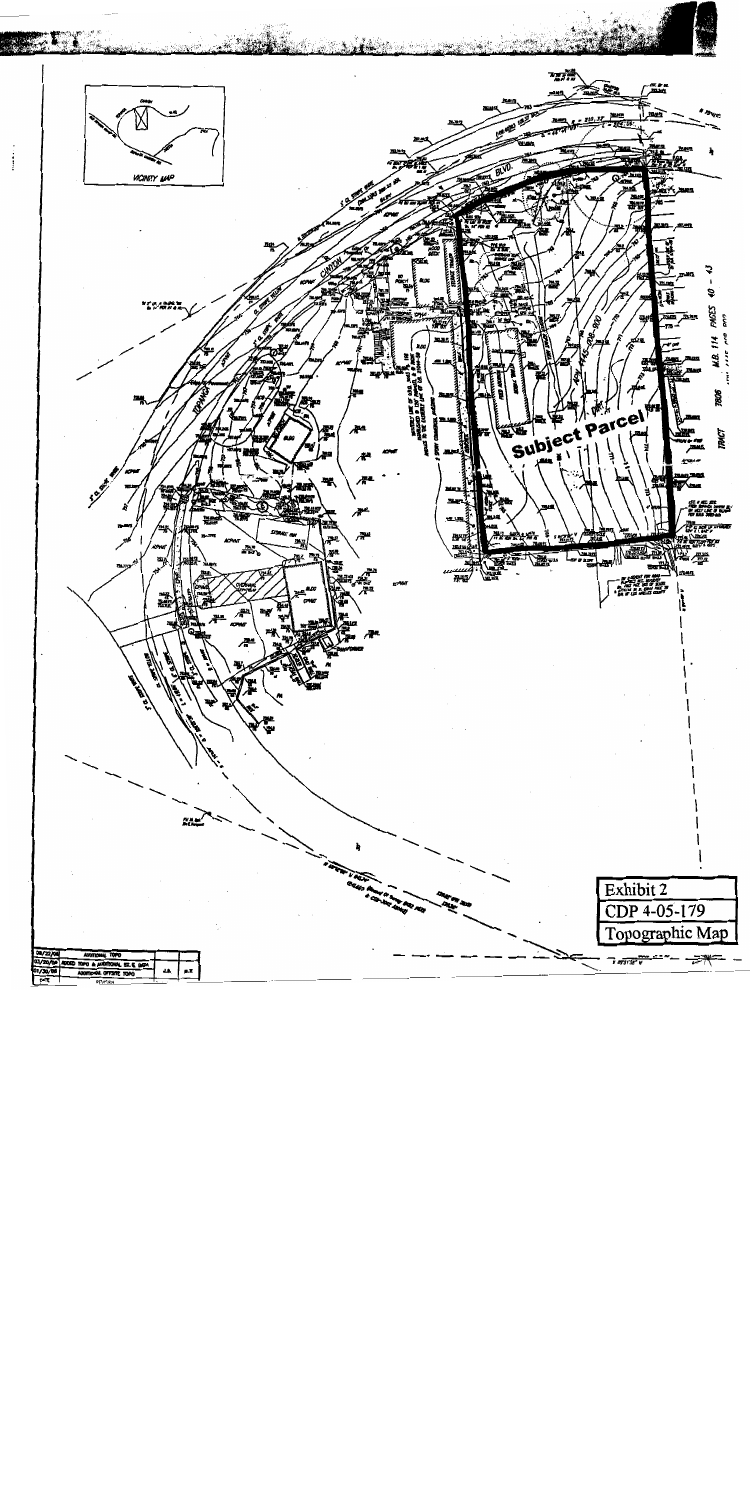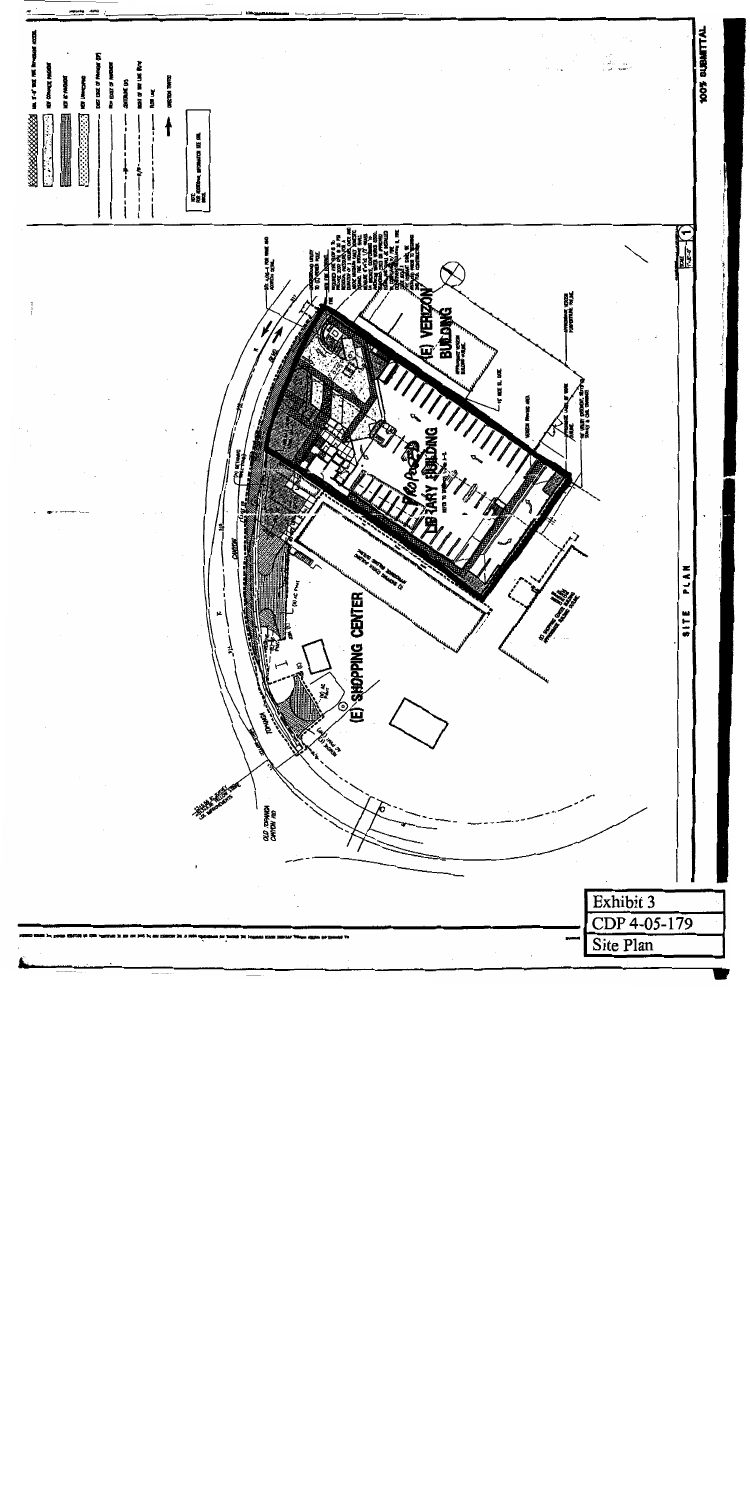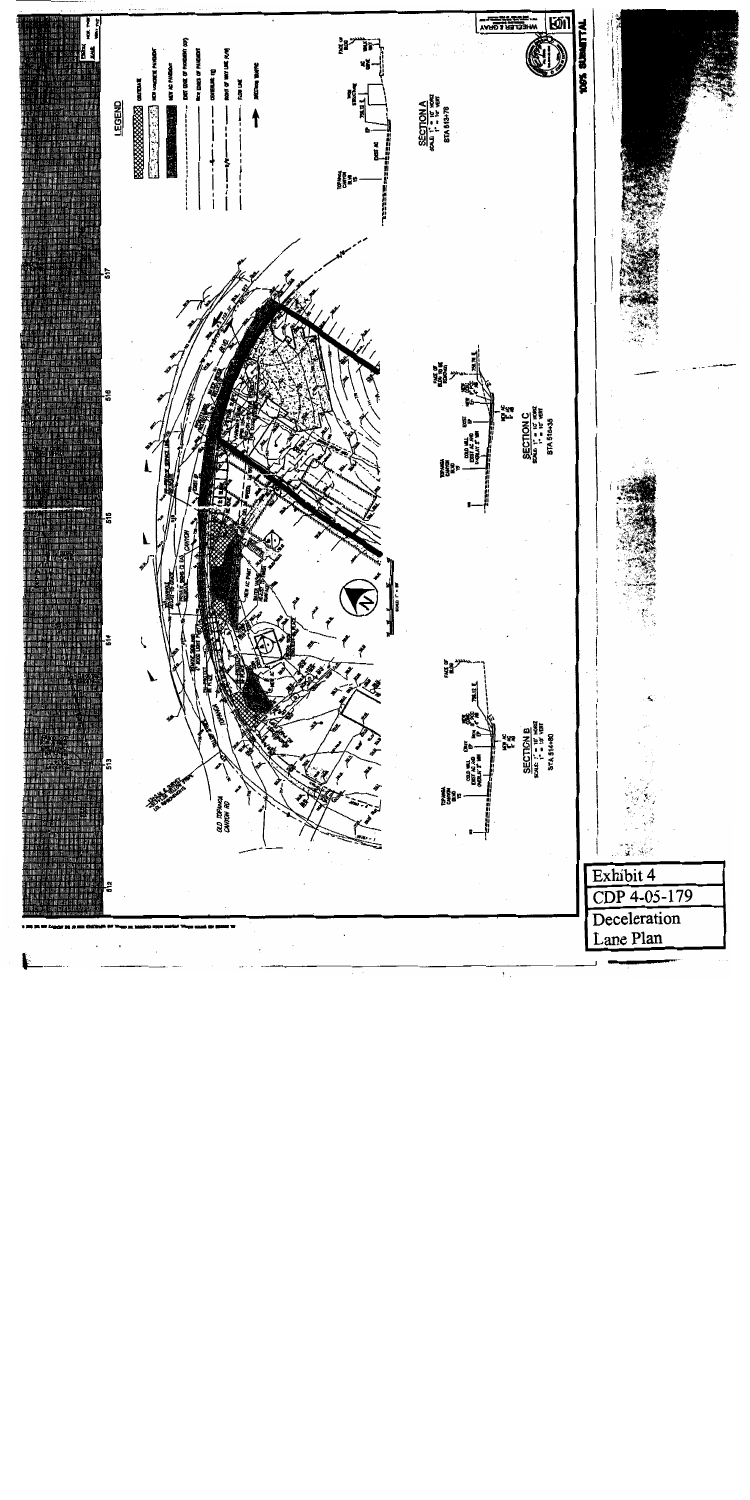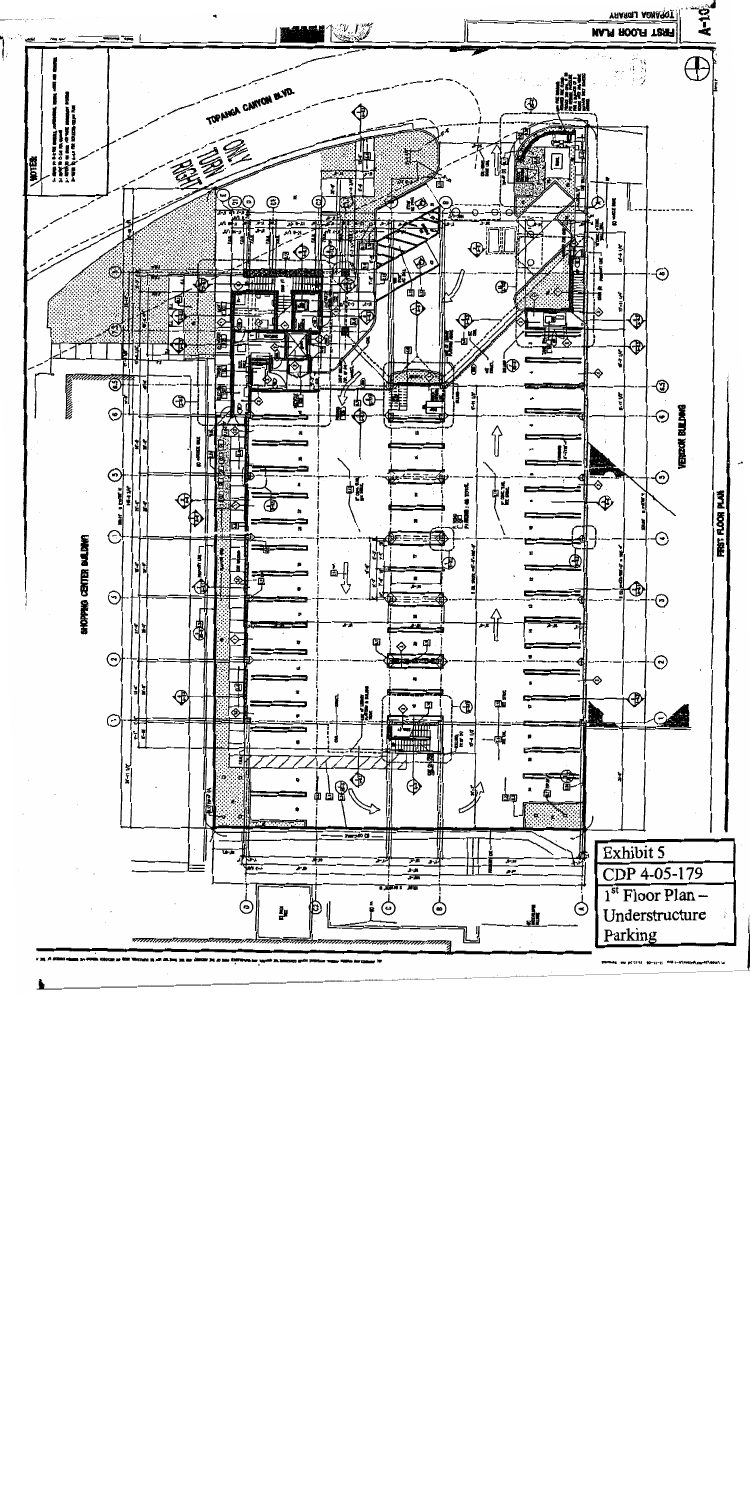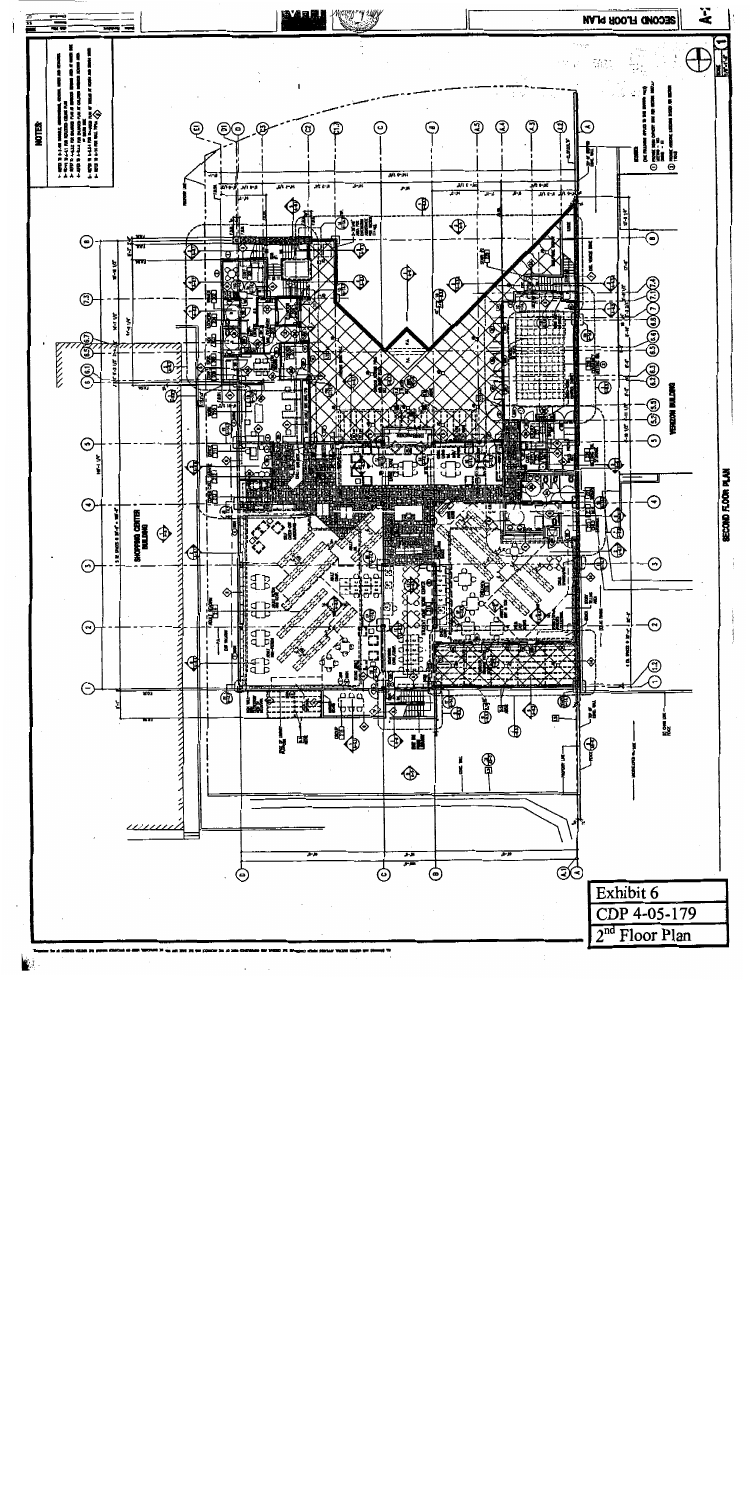